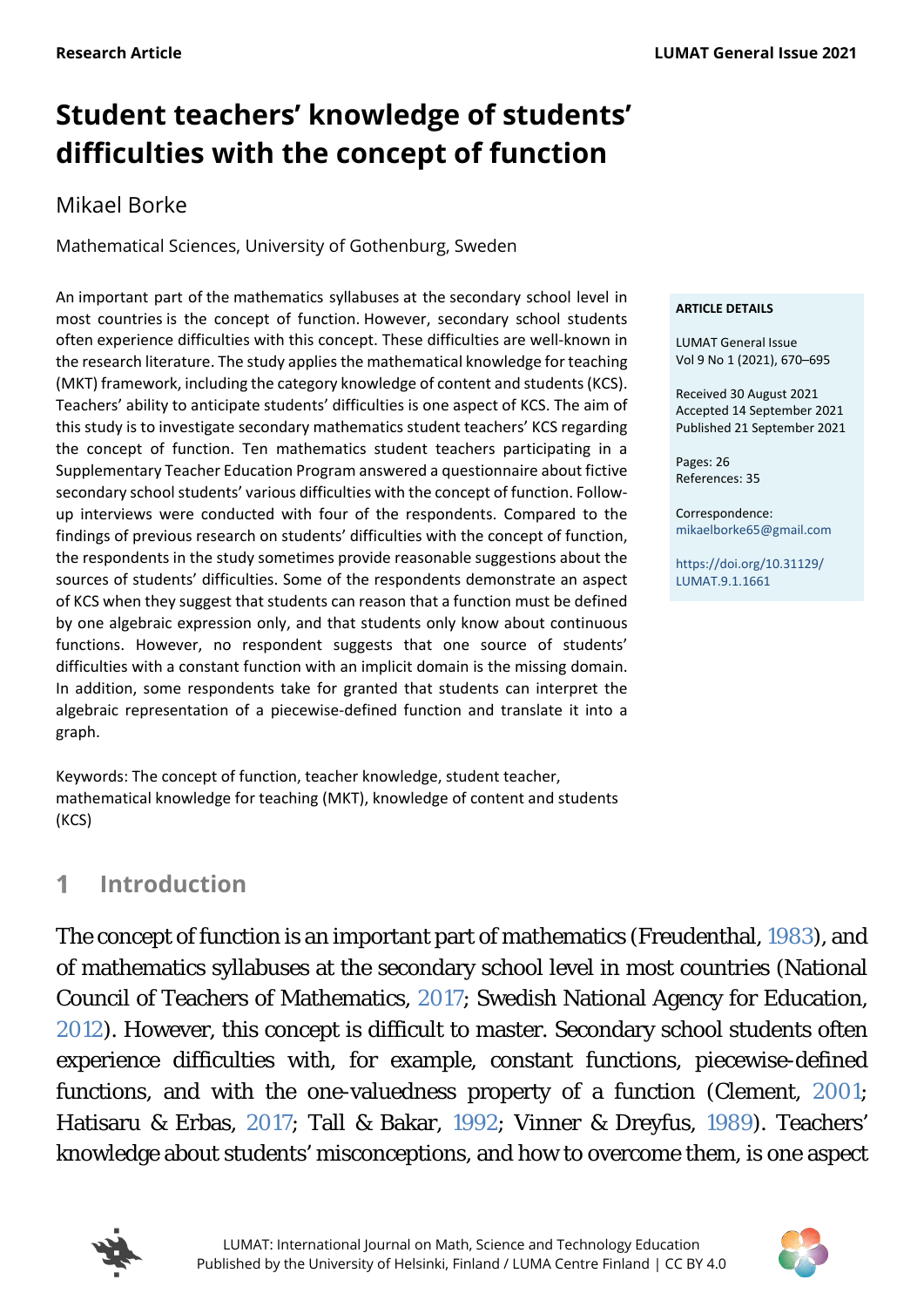of *pedagogical content knowledge* (PCK) (Shulman, [1986\)](#page-23-0). Teachers' PCK has a positive effect on students' learning gains (Baumert et al., [2010\)](#page-23-0).

Ball, Thames and Phelps [\(2008\)](#page-23-0) conceive *mathematical knowledge for teaching* (MKT) as a development of PCK. There is a positive correlation between teachers' MKT and student achievement gains (Hill, Schilling & Ball, [2004;](#page-23-0) Hill, Rowan & Ball, [2005\)](#page-23-0). Teachers' ability to anticipate and resolve students' errors and misconceptions regarding the concept of function, ability to interpret students' incomplete reasoning, and to anticipate what tasks students will experience as difficult are aspects of *knowledge of content and students* (KCS) which in turn is part of MKT (Nyikahadzoyi, [2015\)](#page-23-0). This knowledge influences the teacher's decision on how to respond to students' questions (Even & Tirosh, [1995\)](#page-23-0). Hence, student teachers' need to develop their level of KCS in order to enhance students' understanding of the concept of function. Therefore, it is valuable to investigate student teachers' knowledge of the sources of secondary students' difficulties with the concept of function.

# **1.1 Research question**

What *knowledge of content and students* (KCS) do the participating secondary mathematics student teachers demonstrate regarding the concept of function? In particular, suggestions about students' difficulties in recognizing constant functions and piecewise-defined functions, difficulties regarding the one-valuedness property of a function, difficulties related to the various representations, and students use of prototype examples are considered.

#### **Background**  $\overline{2}$

# <span id="page-1-0"></span>**2.1 The concept of function**

In this study, we define the concept of function as follows: Let D and S be two nonempty subsets of the real numbers. A function from D to S is a rule that assigns *exactly one* number in S to each number in D. The last part of the definition is referred to as the one-valuedness property of a function. The two sets D and S are called domain and codomain.

Now we give a summary of how this concept is defined in Swedish upper secondary school mathematics textbooks. The concept of variable is usually defined as a letter in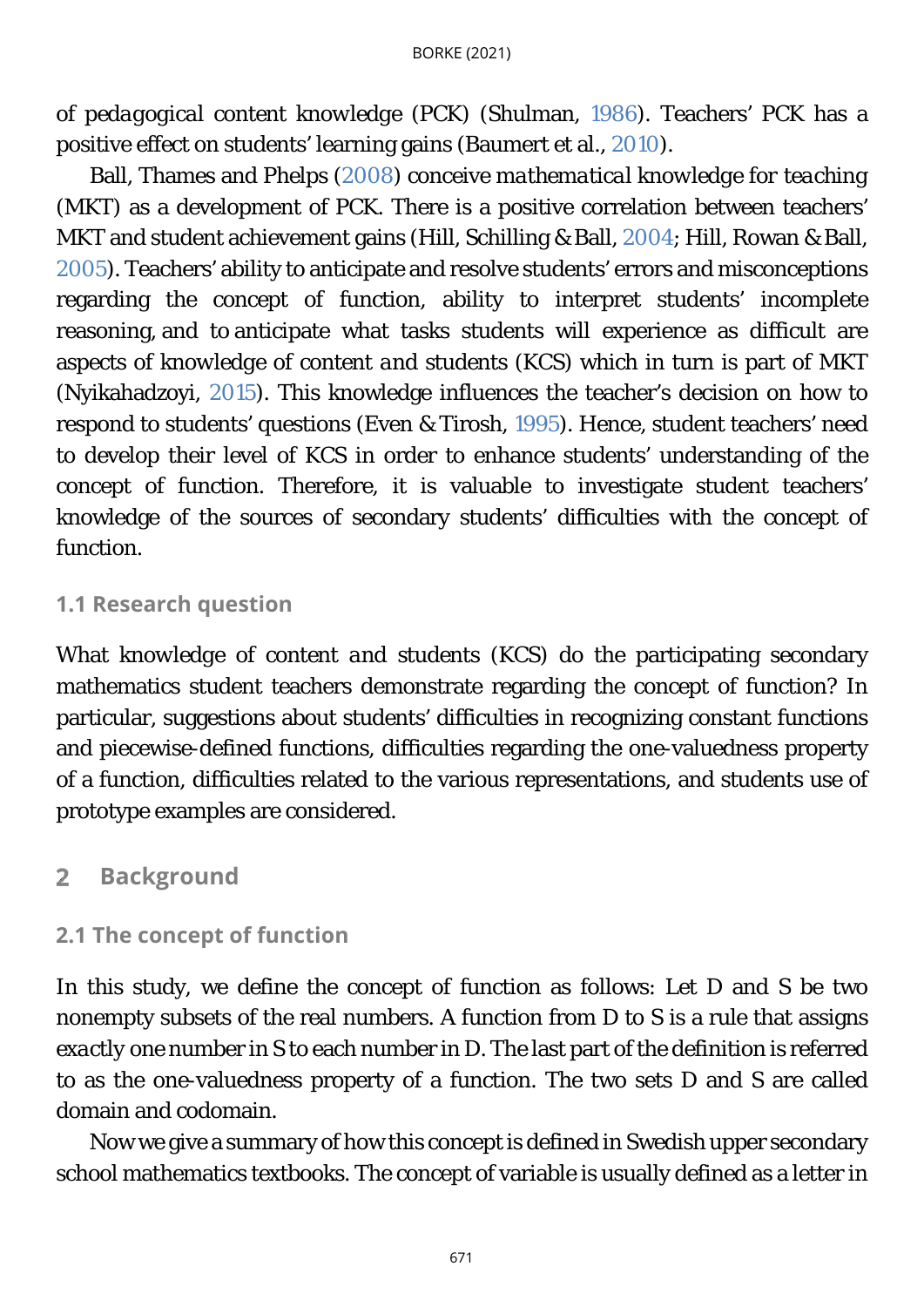an algebraic expression that can assume different values. Two of the most frequently used Swedish mathematics textbooks for upper secondary school (Sönnerhed, [2021\)](#page-23-0) define a function as a relationship between two variables that satisfy the onevaluedness property:

> If the relationship between two variables *x* and *y* is such that each *x*-value, according to some rule, gives a unique *y*-value, we say that *y* is a function of *x*. (Alfredsson, Bråting, Erixon, & Heikne, [2011,](#page-23-0) p. 288).

> A function is a relationship or a dependency between two variables. It is said that *y* is a function of *x,* if for each value of *x* there is a unique value of *y.* (Szabo, Larson, Viklund, Dufåker, & Marklund, [2011,](#page-23-0) p. 162).

In this study,  $x$  and  $y$  are referred to as the independent and the dependent variable, respectively. The textbooks define the domain of a function as all the values that the independent variable can assume. The codomain of a function is defined as all values of the function when the independent variable is selected from the domain. The domain of a function is most often implicit, that is, not explicitly stated. When the domain is implicit, it is a convention to assume that it is the largest set of real numbers for which the rule of the function makes sense (Adams, [1995\)](#page-23-0).

A function can be represented in different ways, for example, with an algebraic expression, a table of values, a graph, a verbal description (Chang, Cromley & Tran, [2016\)](#page-23-0), or an arrow diagram (Markovits, Eylon, & Bruckheimer, [1986\)](#page-23-0).

### <span id="page-2-0"></span>**2.2 Students' difficulties with functions**

The research question concerns student teachers' knowledge of secondary students' difficulties with the concept of function; therefore, a review of previous research literature is presented on such difficulties. In this study, we have chosen five difficulties with the concept of function which are well known from the previous research literature. We have investigated if student teachers know about the sources of these difficulties by requesting their suggestions about fictive students' possible reasoning about the concept of function.

The first example of such difficulties is the constant function with an implicit domain. Students can have difficulties recognizing constant functions with an implicit domain because they expect an independent variable in the algebraic representation of a function; when there are no independent variables in the algebraic expression, they do not regard it as a function (Hatisaru & Erbas, [2017;](#page-23-0) Tall, [1992;](#page-23-0) Tall & Bakar,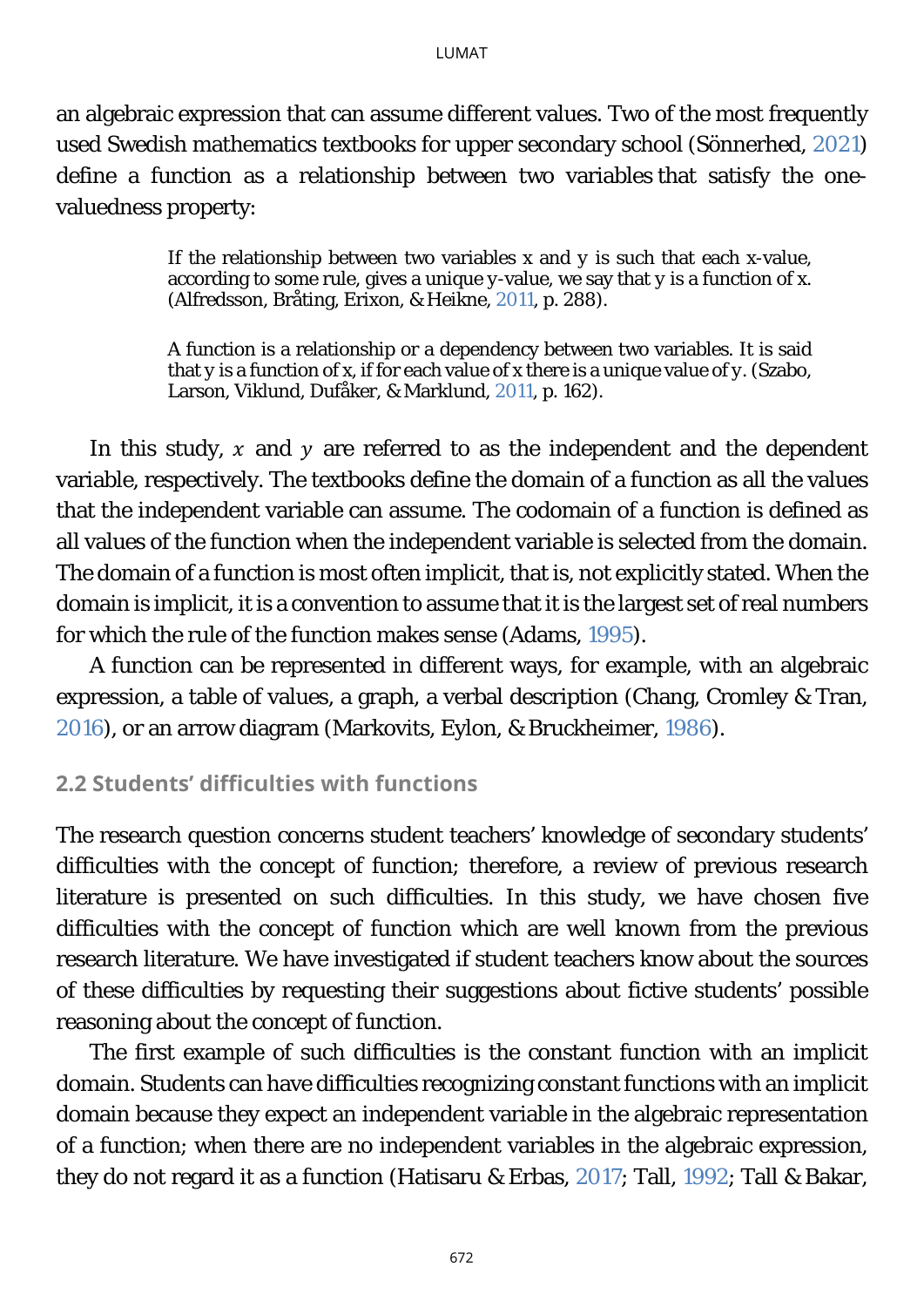[1992;](#page-23-0) Vinner & Dreyfus, [1989\)](#page-23-0). Tall and Bakar [\(1992\)](#page-23-0) ask secondary school students if a horizontal line in a coordinate system represents a function. Almost 50 % of the responses state that it does not represent a function, and about 70 % of the students answer that the corresponding algebraic expression does not represent a function. Thus, the choice of representation of the constant function was critical for the students' misconceptions. Also, secondary mathematics student teachers can have difficulties recognizing constant functions (Viirman, Attorps, & Tossavainen, [2010\)](#page-23-0).

The second difficulty we have chosen to include in this study is that of piecewisedefined functions; that is, functions defined by different expressions on different subdomains. Such functions present difficulties for secondary school students (Hatisaru & Erbas, [2017;](#page-23-0) Tall, [1992;](#page-23-0) Tall & Bakar, [1992;](#page-23-0) Vinner & Dreyfus, [1989\)](#page-23-0). In a survey study, Vinner and Dreyfus [\(1989\)](#page-23-0) investigate college students' *concept images*, i.e. "the total cognitive structure that is associated with the concept" (Tall & Vinner, [1981,](#page-23-0) p. 152). The students were supposed to identify the graphs of two piecewise-defined functions — one continuous and one discontinuous — in a questionnaire. Some of the students propose that a function, which is represented with a graph, must be continuous and that it cannot be defined by different expressions on different subdomains (Vinner & Dreyfus, [1989\)](#page-23-0).

The third difficulty we have included in this study is that of the one-valuedness property of a function. This property presents difficulties for secondary school students (Tall, [1992;](#page-23-0) Tall & Bakar, [1992;](#page-23-0) Vinner & Dreyfus, [1989\)](#page-23-0), and also for secondary mathematics student teachers (Viirman et al., [2010\)](#page-23-0). About two-thirds of the secondary students in the study of Tall and Bakar [\(1992\)](#page-23-0) propose that a circle is the graph of a function. The authors' explanation for this misconception is that students' reasoning about functions rely on properties of familiar examples, such as circles or polynomials, and this familiarity evokes the concept of function. Thus, students do not check the one-valuedness property.

The fourth difficulty we have included in this study is that of students' ability to use multiple representations and the ability to translate between representations, for example, an algebraic expression or a graph. This ability develops a better conceptual understanding (Chang et al., [2016;](#page-23-0) Even, [1998\)](#page-23-0). However, students encounter difficulties when translating between representations of functions (Bossé, Adu-Gyamfi, & Cheetham, [2011;](#page-23-0) Hitt, [1998\)](#page-23-0).

The fifth difficulty we have included in this study is that of students use of *prototype examples.* Schwarz and Hershkowitz [\(1999\)](#page-23-0) assert that when students try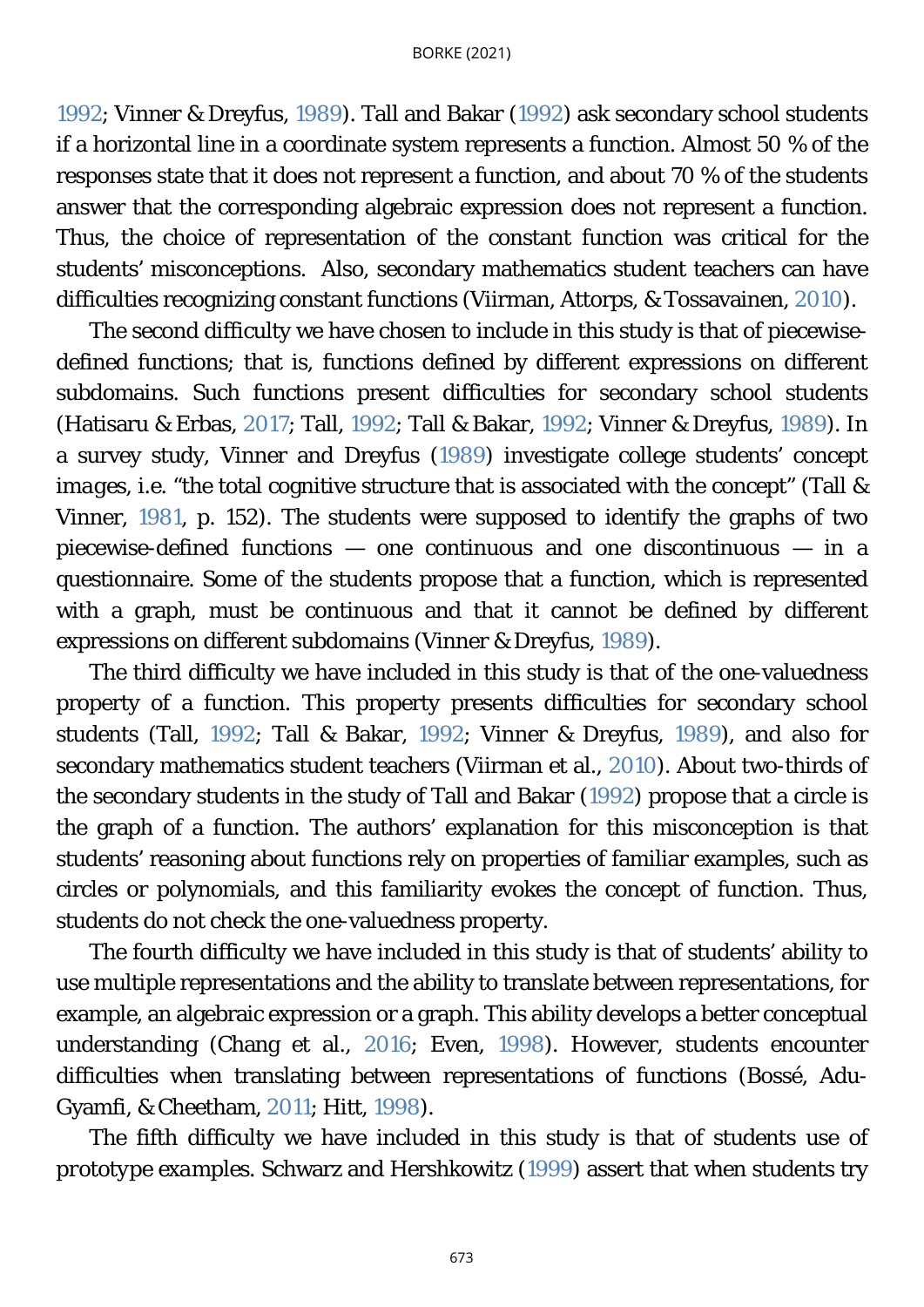to understand a concept, some examples are more central in understanding the concept than others. Students use these *prototype examples* to decide whether other examples can be considered to belong to the given concept. Some students use linear and quadratic functions as prototype examples instead of using the definition of the concept (ibid.). In a survey study, Markovits et al. [\(1986\)](#page-23-0) include a task in a questionnaire with two given points in a coordinate system and instruct the secondary school students to draw graphs of a function that passes through the two points. About half the students only drew the straight line, which is determined by the two points. The authors conclude that "there was an excessive adherence to linearity" (p. 24), and that this may have been caused by the time spent studying linear functions in algebra teaching.

In connection with solving equations,  $x$  is often called a variable; Kilhamn [\(2014\)](#page-23-0) emphasizes that  $x$  should be named unknown instead of variable in this context.

### <span id="page-4-0"></span>**2.3 The MKT framework**

Teachers need knowledge of the sources of students' difficulties with the concept of function in order to improve students' achievements (Hatisaru & Erbas, [2017;](#page-23-0) Tasdan & Koyunkaya, [2017\)](#page-23-0). Therefore, a literature review on teacher knowledge is presented.

The prevailing conceptions of teaching among policymakers and teacher educators who were contemporaries of Lee Shulman were that general pedagogical knowledge and some content knowledge was sufficient for teaching. Shulman [\(1986\)](#page-23-0) argued that this ignored the complexities of teaching; instead, he emphasized the role of content in teaching. Hence, Shulman [\(1986\)](#page-23-0) proposed a content-specific teacher knowledge referred to as *content knowledge for teaching,* including *subject matter content knowledge, curricular knowledge* and *pedagogical content knowledge* (PCK).

PCK includes the most useful forms of representing the content in a way that make it comprehensible to students. PCK also includes teachers' understanding of students' preconceptions of various topics. If these preconceptions are misconceptions teachers need knowledge of how to identify and overcome them (ibid.). PCK is the most influential of these three categories of knowledge (Ball et al., [2008\)](#page-23-0).

Several well-proven extensions of Shulman's framework *content knowledge for teaching* have been developed with the aim of measuring teachers' knowledge for teaching mathematics (Kaarstein, [2014\)](#page-23-0); for example, *professional knowledge of secondary school mathematics teachers* (Baumert et al., [2010\)](#page-23-0), *teacher education*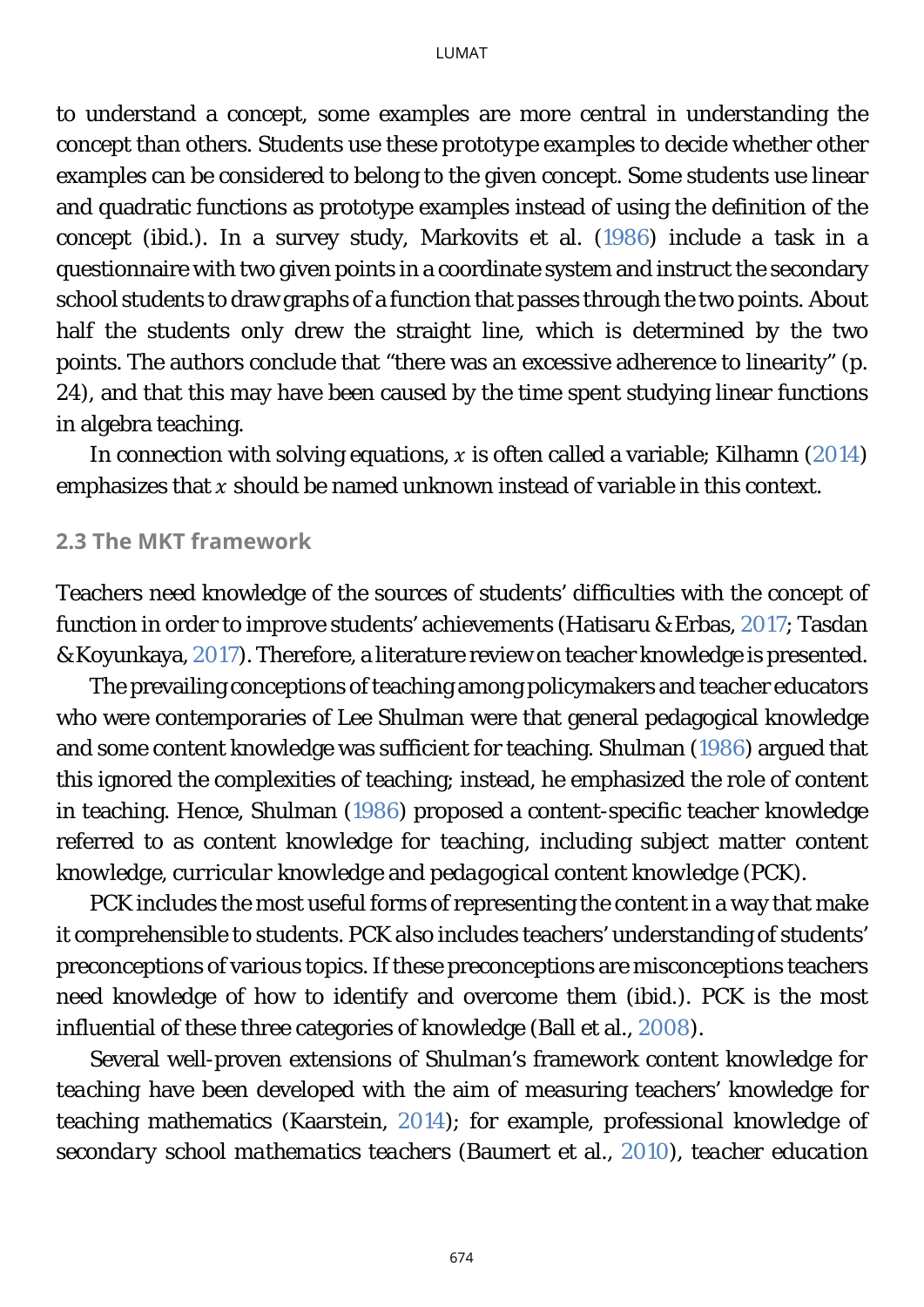*and development study in mathematics* (Tatto et al., [2008\)](#page-23-0)*,* and *mathematical knowledge for teaching* (MKT) (Ball et al., [2008\)](#page-23-0).

Ball et al. [\(2008\)](#page-23-0) conceive MKT as a refinement of two of Shulman's [\(1986\)](#page-23-0) categories of knowledge: *subject matter content knowledge* and PCK. It consists of six categories of knowledge: C*ommon content knowledge* (CCK) is mathematical knowledge not unique to teaching; it is needed by teachers and non-teachers. S*pecialized content knowledge* (SCK) is "the mathematical knowledge and skill unique to teaching, for example, finding an example to make a specific mathematical point" (Ball et al., [2008,](#page-23-0) p. 400). *Horizon knowledge* is an awareness of the relations between the mathematical topics included in the curriculum.

In *knowledge of content and students* (KCS), knowledge of common student conceptions and misconceptions is combined with knowledge of the content; for example, teachers need to predict whether the students will find the content easy or difficult and they also need to interpret students' incomplete reasoning. A teacher who has seen a misconception of a certain concept before in her teaching is able to recognize it without effort when she encounters the misconception again. In *knowledge of content and teaching* (KCT), knowing about teaching is combined with knowledge of the content, for example, how to sequence the content in the teaching. *Knowledge of curriculum* is self-explanatory. The framework MKT has been derived primarily from elementary school teachers' practices. A summary of the six categories of *mathematical knowledge for teaching* (MKT) is given in [Table 1](#page-5-0) below.

<span id="page-5-0"></span>

|                | <b>Categories of knowledge</b> | <b>Description</b>                              |
|----------------|--------------------------------|-------------------------------------------------|
|                | Common content knowledge       | mathematical knowledge not unique to teaching   |
| <b>Subject</b> | (CCK)                          |                                                 |
| matter         | Specialized content knowledge  | mathematical knowledge and skill unique to      |
| content        | (SCK)                          | teaching                                        |
| knowledge      | Horizon knowledge              | awareness of the relations between the          |
|                |                                | mathematical topics included in the curriculum. |
|                | Knowledge of content and       | knowledge of common student conceptions and     |
|                | students (KCS)                 | misconceptions combined with knowledge of the   |
| Pedagogical    |                                | content                                         |
| content        | Knowledge of content and       | knowledge of teaching combined with knowledge   |
| knowledge      | teaching (KCT)                 | of the content                                  |
|                | Knowledge of curriculum        | knowledge of curriculum                         |

**Table 1.** A summary of the components of *Mathematical knowledge for teaching* (Ball et al., [2008\)](#page-23-0).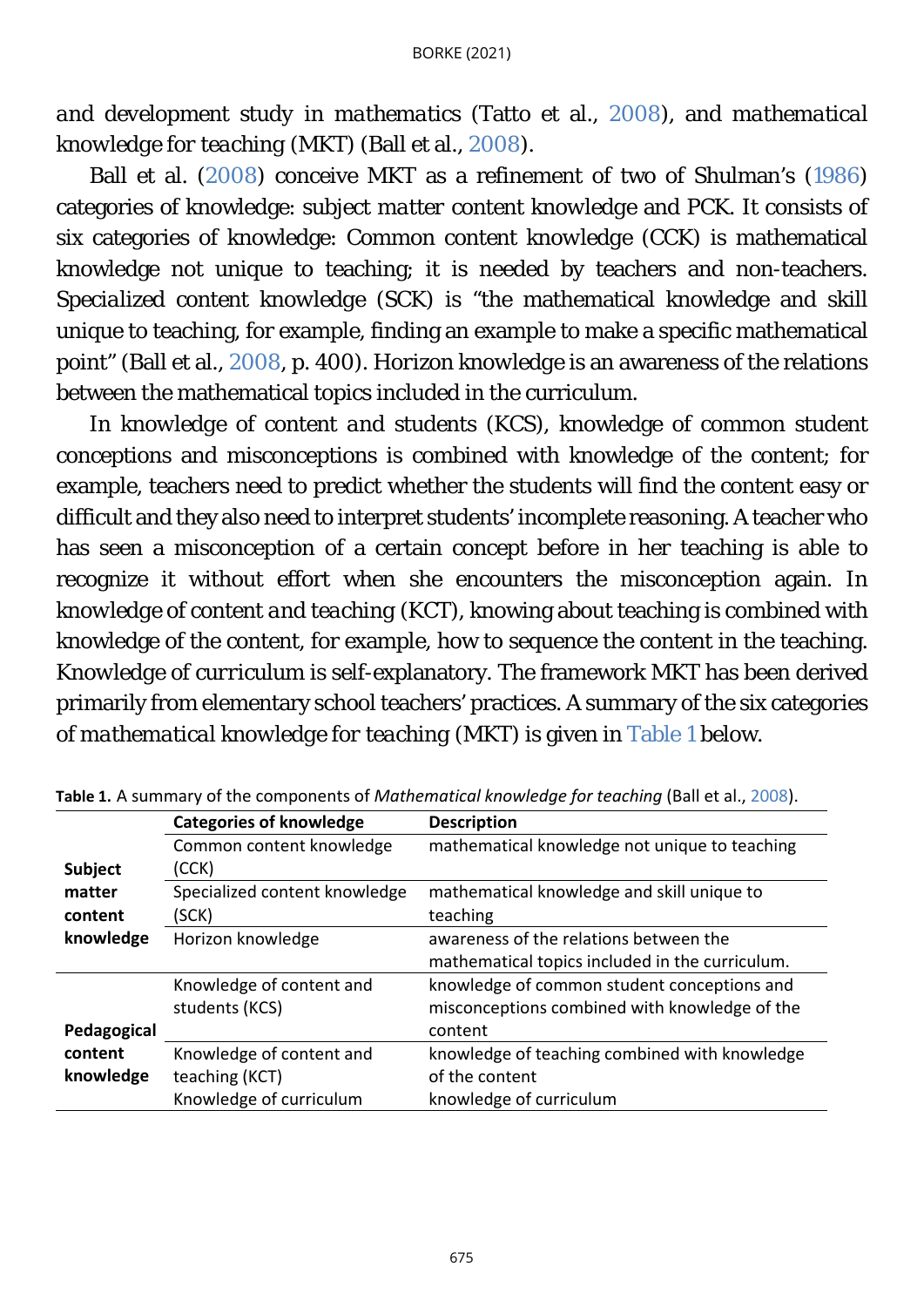Nyikahadzoyi [\(2015\)](#page-23-0) provides two examples of students' difficulties with the concept of function: To translate between representations and to interpret symbols related to functions. Teachers should be aware of the sources of the misconceptions associated with the use of certain representations, such as the function box that can lead to the misconception that all functions can be expressed with a formula. Identifying functions with the algebraic representation only can cause students to perceive functions as rules with a certain regularity, where a change in the independent variable causes a change in the dependent variable. One consequence may be that some students do not recognize constant functions with an implicit domain.

#### **2.4 Teacher knowledge**

Even and Tirosh [\(1995\)](#page-23-0) examine 162 prospective secondary mathematics teachers' knowledge of students' conceptions, and also the sources of students' misconceptions related to functions. The authors use an open-ended questionnaire with fictive students' erroneous answers and misunderstandings of the concept of function. The prospective teachers were supposed to respond to the fictive students' erroneous answers. The authors conclude that several of the prospective teachers did not understand the sources of the students' misconceptions related to functions.

Hatisaru and Erbas [\(2017\)](#page-23-0) investigate two secondary school teachers' levels of KCS regarding the concept of function with the use of two tasks in a test, where the teachers are asked to provide suggestions on the sources of a fictive student's difficulties regarding the concept of function. One of these tasks concerns a fictive student's difficulty with six different representations of six different functions: an arrow diagram representing a non-injective function, the graph of a discontinuous function, the algebraic representation of a piecewise-defined function, a verbal description of a function, a constant function with an implicit domain, and a set of ordered pairs of numbers. The authors' other task uses two given points in a coordinate system, where the fictive students were supposed to draw graphs of a function that pass through the two given points. This last task is also used by Markovits et al. [\(1986\)](#page-23-0) with the purpose of investigating whether students use linear functions as *prototype examples* of functions. One of the two teachers demonstrate an aspect of KCS when she says that "the student may have thought that a function should be given by *one* rule only" about the algebraic representation of the piecewise-defined function in the test, and also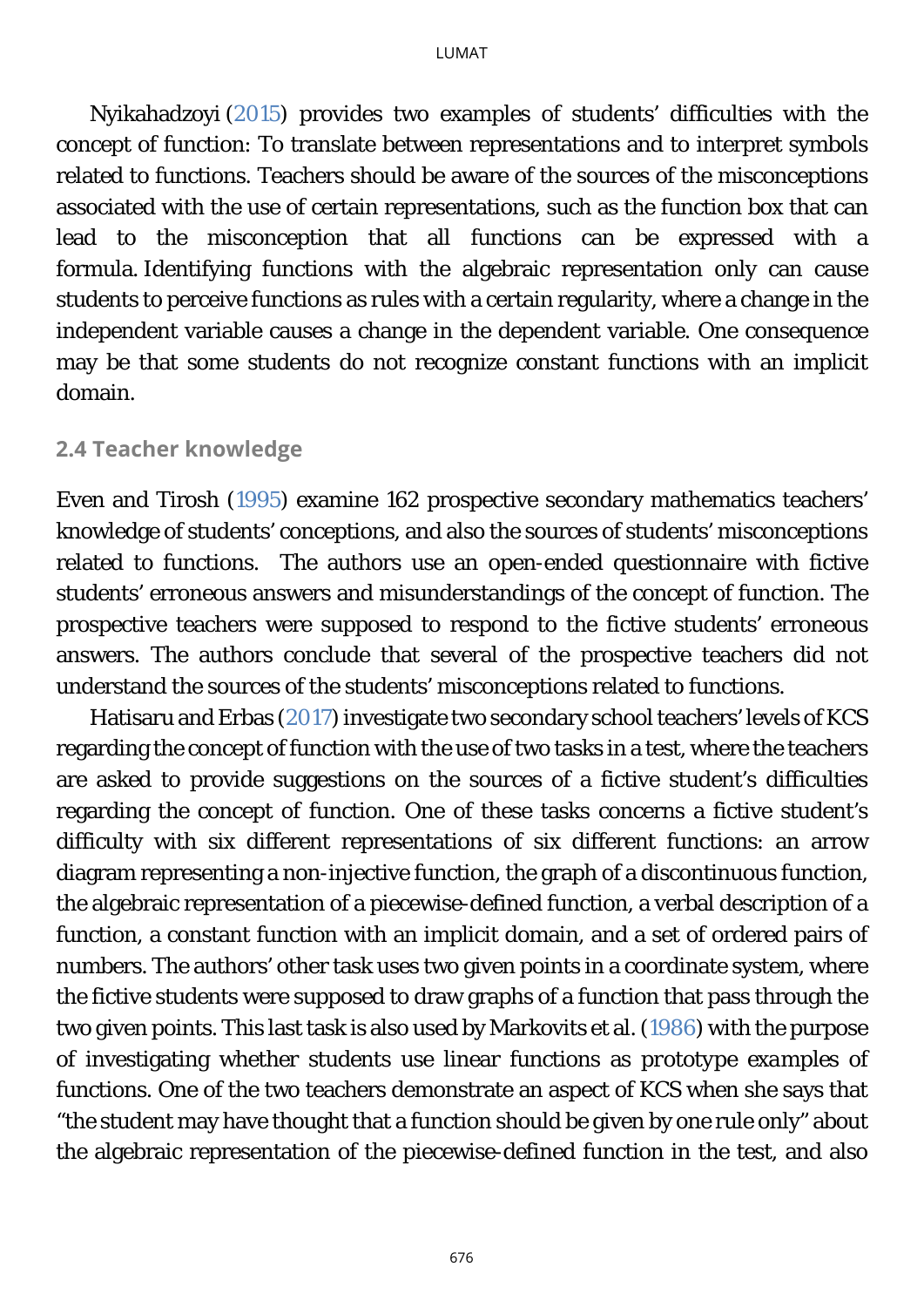when she says "it does not involve  $x$ ", about the constant function with an implicit domain in the teacher test (ibid, p. 13).

Tasdan and Koyunkaya [\(2017\)](#page-23-0) investigate prospective secondary mathematics teachers' MKT regarding the concept of function. The authors' findings indicate that the three participating prospective teachers had limited knowledge of how to anticipate what students will find difficult, and how to interpret students' incomplete thinking about the concept of function.

#### 3 **Method**

### <span id="page-7-0"></span>**3.1 Instruments**

A questionnaire and follow-up interviews were used to collect data. Combining these two instruments to collect data about teachers' knowledge for teaching mathematics is a well-tried method (e.g. Even & Tirosh, [1995;](#page-23-0) Hatisaru & Erbas, [2017\)](#page-23-0). A questionnaire was designed, including open-ended tasks which are about fictive secondary school students who have various difficulties with the concept of function. The tasks can be found in the Results chapter below. The intention of the questionnaire was to investigate secondary student teachers' level of KCS regarding the concept of function by requesting their suggestions about fictive students' possible reasoning. During the design of the questionnaire, inspiration for [Task 1](#page-10-0) and [Task 2](#page-11-0) in this study was taken from the tasks concerning students' difficulties with constant functions and piecewise-defined functions in the studies of Tall and Bakar [\(1992\)](#page-23-0) and Vinner and Dreyfus [\(1989\)](#page-23-0). In addition, inspiration for [Task 6](#page-15-0) was taken from a task in Hatisaru and Erbas [\(2017\)](#page-23-0) with an arrow diagram representing a non-injective function, and for Task 8 from the task in Hatisaru and Erbas [\(2017\)](#page-23-0) with two given points in a coordinate system, where fictive students were supposed to draw graphs of a function that pass through the two points.

A semi-structured interview (Bryman, [2012\)](#page-23-0) was used with the purpose to further investigate the student teachers' knowledge of the sources of students' difficulties with the concept of function. During the interviews, follow-up questions based on the respondents' written suggestions in their questionnaires were asked task-by-task. The individual interviews were held in a seminar room and lasted approximately an hour each. All interviews were recorded using a digital audio recorder and transcribed verbatim.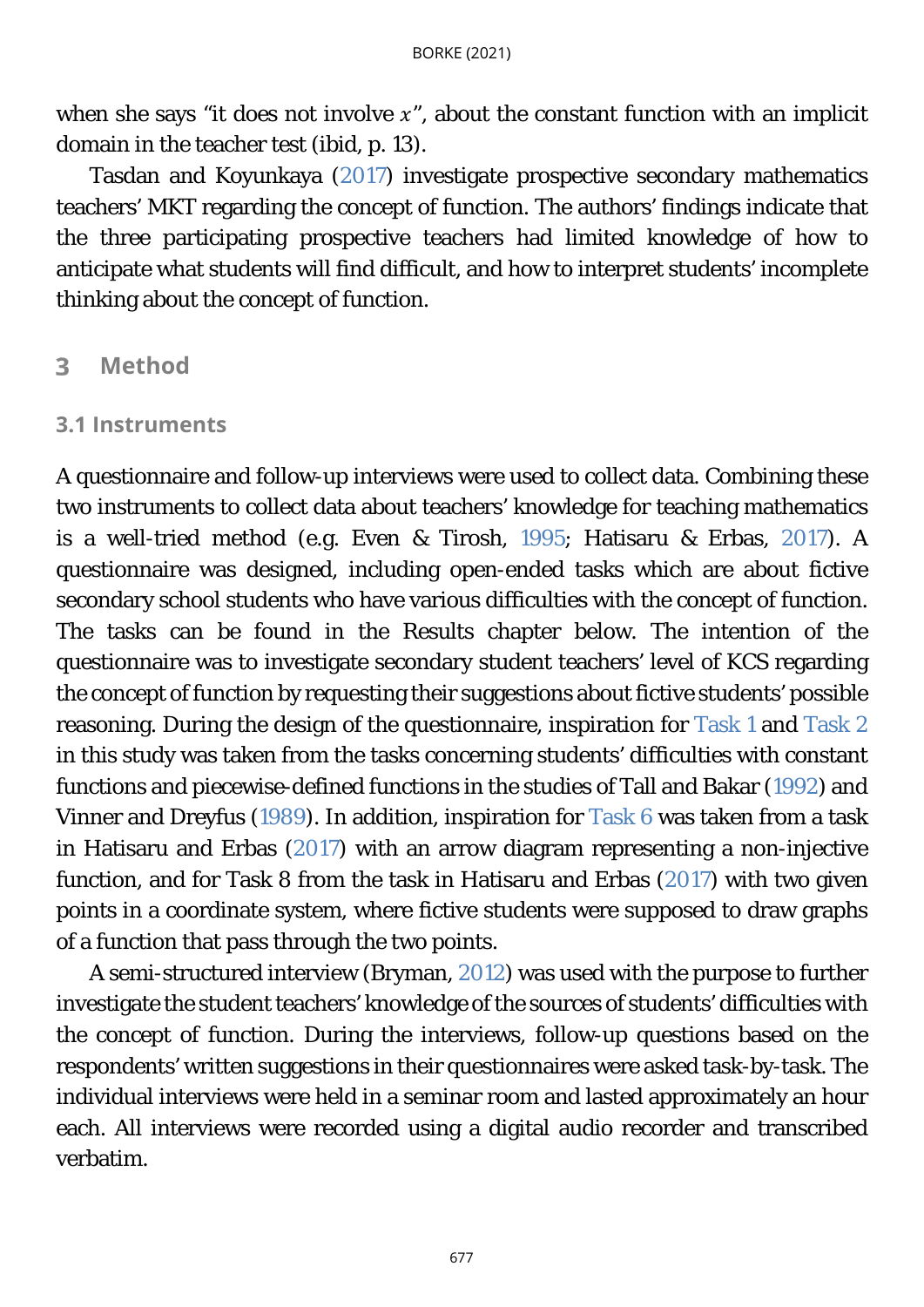# <span id="page-8-0"></span>**3.2 Participants**

The participants of this study were in the middle of a one-year teacher education program at the University of Gothenburg, referred to as the *Supplementary Teacher Education Program* (*Kompletterande pedagogisk utbildning*, KPU) *with increased study rate*. The program was designed for university students who have already completed a bachelor's degree in biology, physics, chemistry, mathematics, or technology, and wanted to become certified teachers in Swedish secondary education. During the clinical training (VFU), they talked about their teaching experiences at the university and at school. These talks took place in the form of dialogue seminars. During the training, their own recorded lessons were used as a basis for discussion and analysis. (Kompletterande pedagogisk utbildning, Ma/Nv/Tk, förhöjd studietakt, [2018\)](#page-23-0).

Thirteen student teachers participated in a seminar entitled "An Introduction to Mathematics Education" which was a part of their teacher education. This was the very first time in their teacher education that they had formal training in mathematics education at the university. The questionnaire was distributed to the student teachers after the seminar. Ten of the thirteen student teachers answered it. They received the following pseudonyms: Bo, Dan, Eric, Fredrik, John, Patrick, Rickard, Sven, Tom, and Viktor. Four of them gave consent to be interviewed: Dan, John, Patrick, and Sven. Six of the ten respondents had only a short teaching experience, and the other four had none, before they were enrolled in the program. During their first semester of the *Supplementary Teacher Education Program,* they gained experience in teaching in clinical training (VFU) at about half time.

The participating student teachers had strong *subject matter knowledge* of the concept of function when they were enrolled in a teacher education program. This was assessed with the aid of a questionnaire concerning fictive secondary school students' erroneous statements about some examples of functions (NN, [2017,](#page-23-0) p. 93-95). This questionnaire was distributed to the participating student teachers the very first day of their teacher training at the university. At the same time, some background information was collected from the participating teacher students. A summary of the participating student teachers' ECTS points in mathematics, academic degree and teaching experiences is presented in [Table 2](#page-9-0) below.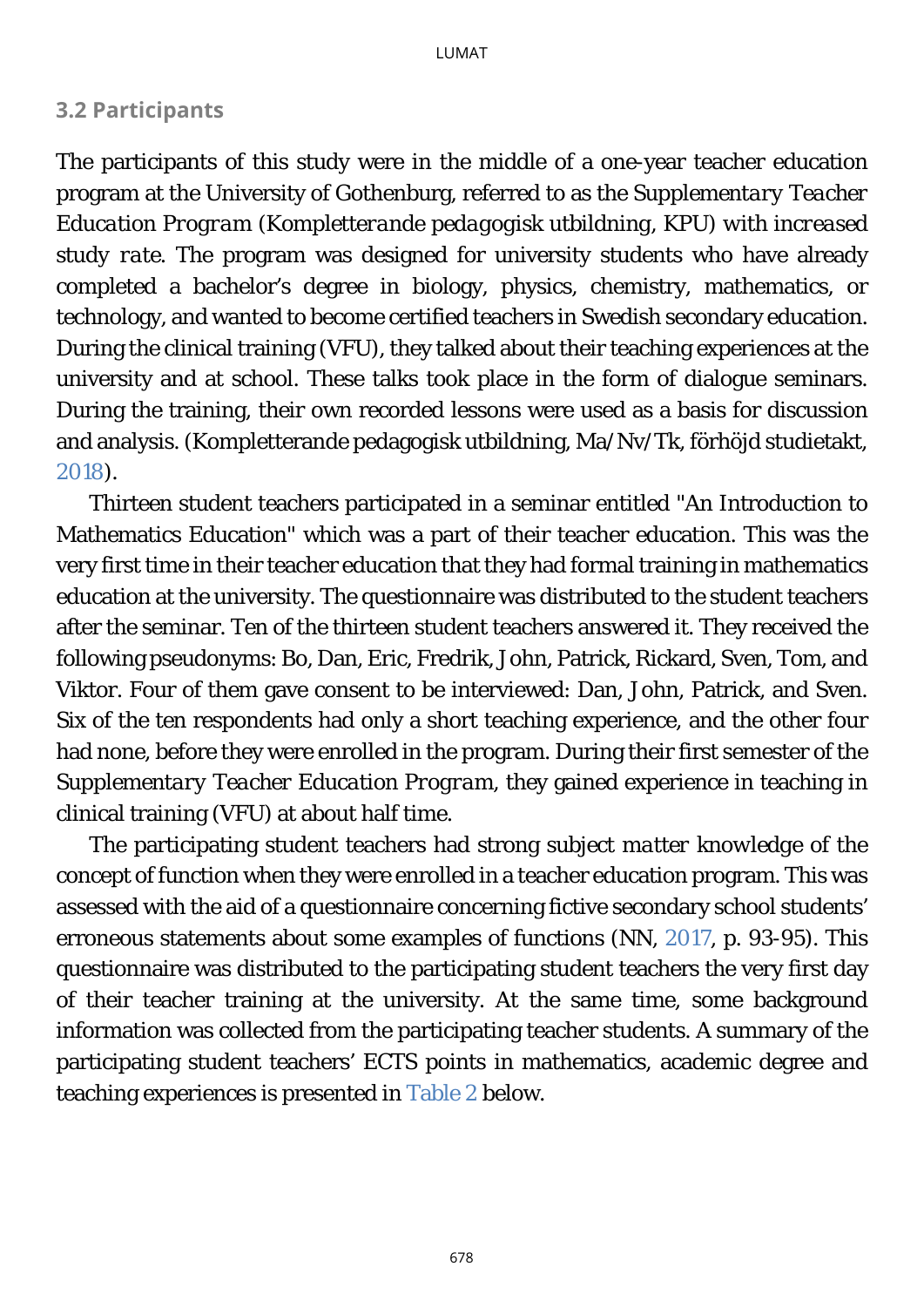<span id="page-9-0"></span>

| Student<br>teacher | ECTS points in<br>mathematics | Academic degree              | Teaching experience<br>(month) |
|--------------------|-------------------------------|------------------------------|--------------------------------|
| Bo                 | 120                           | Master of Science            | No                             |
| Dan                | 90                            | Master of Science            | $1 - 3$                        |
| Eric               | 60                            | Master of Engineering        | $1 - 3$                        |
| Fredrik            | 60                            | <b>Master of Engineering</b> | one semester                   |
| John               | 60                            | <b>Master of Engineering</b> | No                             |
| Patrick            | 220                           | Master of Science            | $1 - 3$                        |
| Rickard            | 60                            | Master of Engineering        | No                             |
| Sven               | 45                            | Master of Engineering        | $1 - 3$                        |
| Tom                | 60                            | Master of Engineering        | No                             |
| Viktor             | 60                            | <b>Master of Engineering</b> | one semester                   |

**Table 2.** The participating student teachers' ECTS points in mathematics, academic degree and teaching experience.

### **3.3 Method of analysis**

Qualitative content analysis is a research method for the analysis of texts aiming at an objective, systematic and replicable account of the content of the text. The method is applicable to different forms of information, for example, transcripts of semistructured interviews (Bryman, [2012\)](#page-23-0).

The respondents' suggestions, on how the fictive students in the questionnaire may have reasoned, were analysed task-by-task. After reading the questionnaires, quotes were identified where it was clear that the respondents suggest how the fictive students in the tasks may have reasoned about the sources of students' difficulties with the concept of function. Similar quotes were grouped and categories were formulated task-by-task. Hence, the categories emerged during data analysis through qualitative content analysis of data, that is, the categories were not given in advance in the questionnaire. Then the categorizations were validated by two of my supervisors.

The analysis of the questionnaires and the transcripts of the interviews were focused on the respondents' suggestions concerning students' difficulties in recognizing constant functions and piecewise-defined functions, difficulties regarding the one-valuedness property of a function, difficulties related to the various representations, and students use of prototype examples. Two tasks (Task 3 and Task 7) in the questionnaire were excluded from the analysis because they were not considered to contribute to answering the research questions.

Because the questions in the questionnaire were inspired by previous studies, the validity of the present study was improved. Although there were few respondents in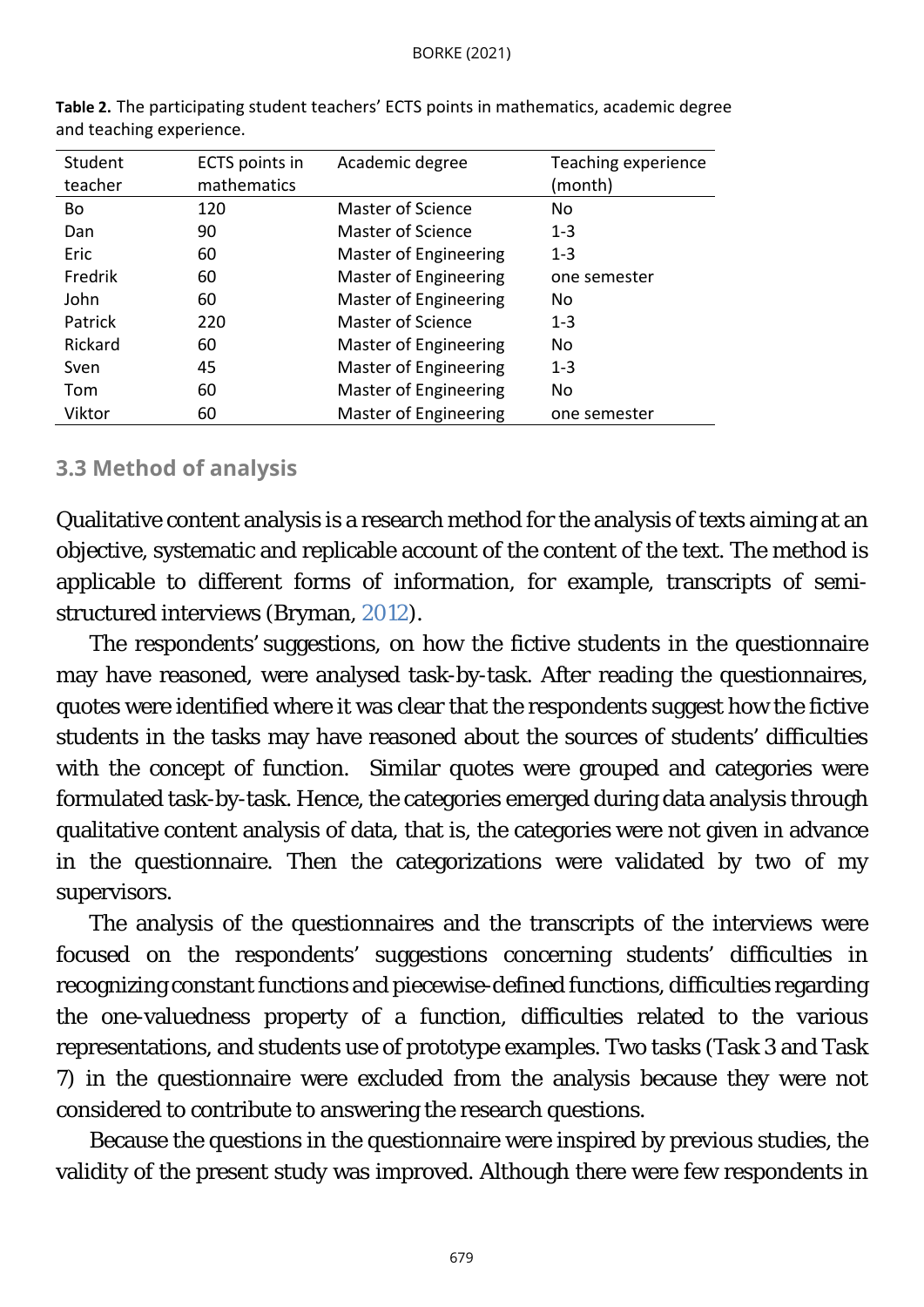the study, combining questionnaire and follow-up interviews to collect data about student teachers' knowledge for teaching mathematics improved the reliability of the study.

#### **Results**  $\blacktriangle$

The results are presented task-by-task. The respondents' suggestions on how the fictive secondary students in the questionnaire may have reasoned are presented in different categories. The various categories are illustrated with one representative quotation of the student teachers' responses. The numbers in parentheses show the number of suggestions in the respective category. In addition, interviews with Dan, John, Patrick, and Sven are presented. A summary of the respondents' suggestions on the tasks in the questionnaire is attached in [Appendix A.](#page-25-0)

**Task 1**

<span id="page-10-1"></span><span id="page-10-0"></span>To a question from the teacher, whether  $y = 4$  is a function, Ahmad answers no.

How can Ahmad have reasoned? Please give several possible explanations!

A: Ahmad expects an independent variable in an algebraic expression representing a function. (8)

He would like to see a dependency on a variable. John

Eight respondents suggest that Ahmad expects an independent variable in the expression  $y = 4$ . Two of the respondents did not recognize this difficulty.

B: Ahmad reasons that the expression  $y = 4$  is an equation with one unknown. (5)

The student thinks that y is an unknown number in an equation. Patrick

Five respondents suggest that Ahmad may have perceived the expression  $y = 4$  as an equation with one unknown instead of a function.

All the four student teachers who were interviewed suggest that Ahmad expects an independent variable in the expression  $y = 4$ . Patrick suggests that the teacher can write  $y = f(x) = 4$  instead of  $y = 4$ , where f denotes the function. In this way, it becomes clearer that a function is represented, and Ahmad's misconception can be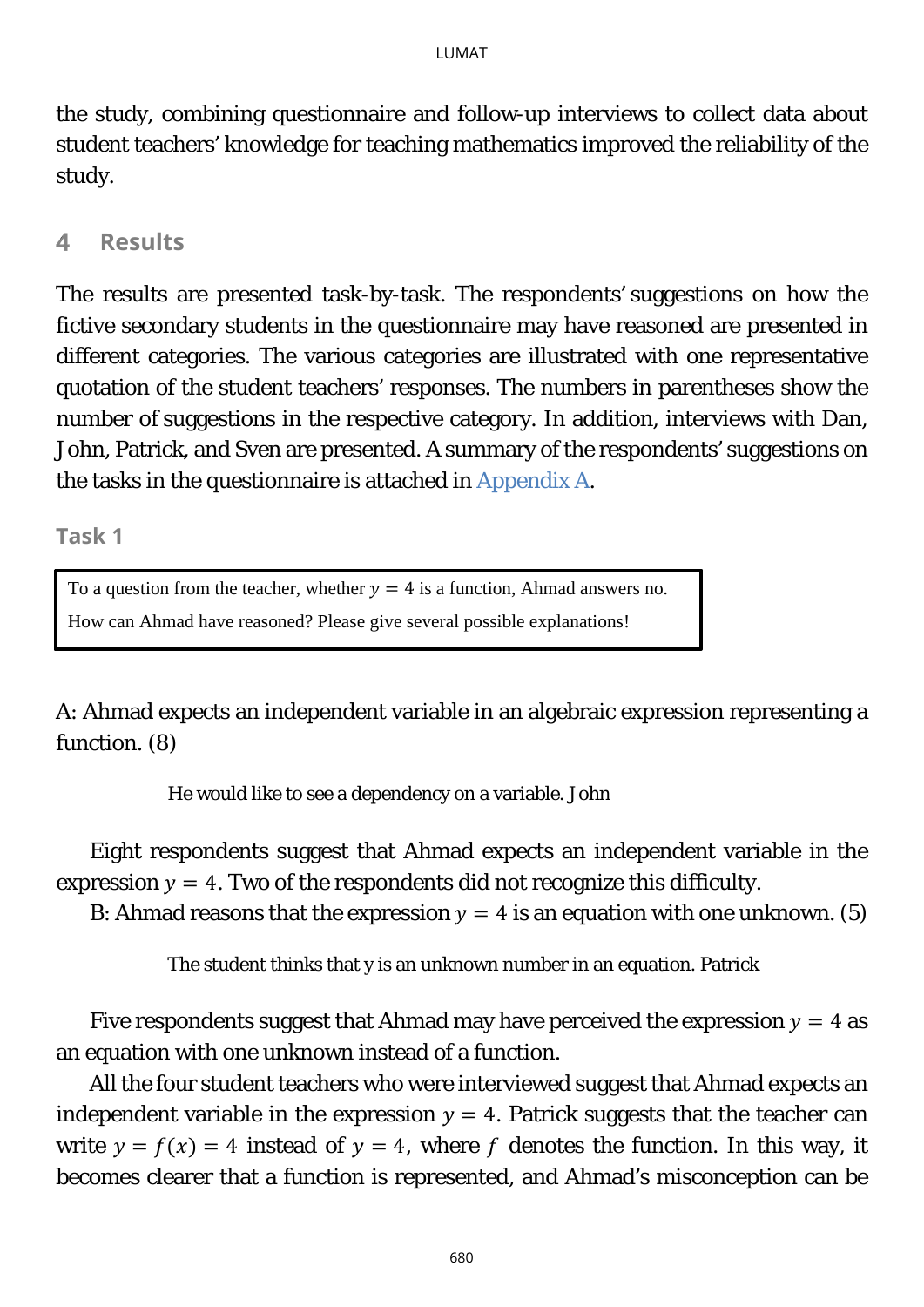avoided. However, the teacher raises the level of difficulty if she writes  $f(x) =$ 4 instead of  $y = 4$  because students may have difficulty with parentheses in connection with algebraic expressions, according to Patrick.

Dan, Patrick, and Sven also suggest that Ahmad perceives the expression as an equation with one unknown, and that one should distinguish between a variable in connection with functions and an unknown in connection with an equation. Patrick puts the reasoning slightly forward when he suggests that there is a causal relationship between Ahmad lacking a dependence between two variables, and that he interprets the expression as an equation with one unknown instead of a function.

Sven suggests an exercise he calls "guess my rule". He suggests using, among other examples, a rule that always gives the value four<sup>1</sup>. This should give a rewarding discussion among the students about what a function is, according to Sven.

**Task 2**

To a question from the teacher, whether  $y = \begin{cases} x - 3, & \text{if } x \le 0 \\ x + 3, & \text{if } x > 0 \end{cases}$  is a function, Benjamin responds no. How can Benjamin have reasoned?

A: Benjamin may have difficulty interpreting this representation. (4)

<span id="page-11-0"></span>Benjamin can have reasoned that a function must be represented with one expression only. Patrick

Four respondents suggest that Benjamin may have difficulty interpreting the algebraic representation of this piecewise-defined function.

B: Benjamin reasons that a function must be continuous. (8)

There is a jump in the curve. Tom

<span id="page-11-1"></span><sup>&</sup>lt;sup>1</sup>"Guess my rule" is a game in which one student (or the teacher) gives examples of some unknown rule, and the other students try to discover the rule based on the given examples.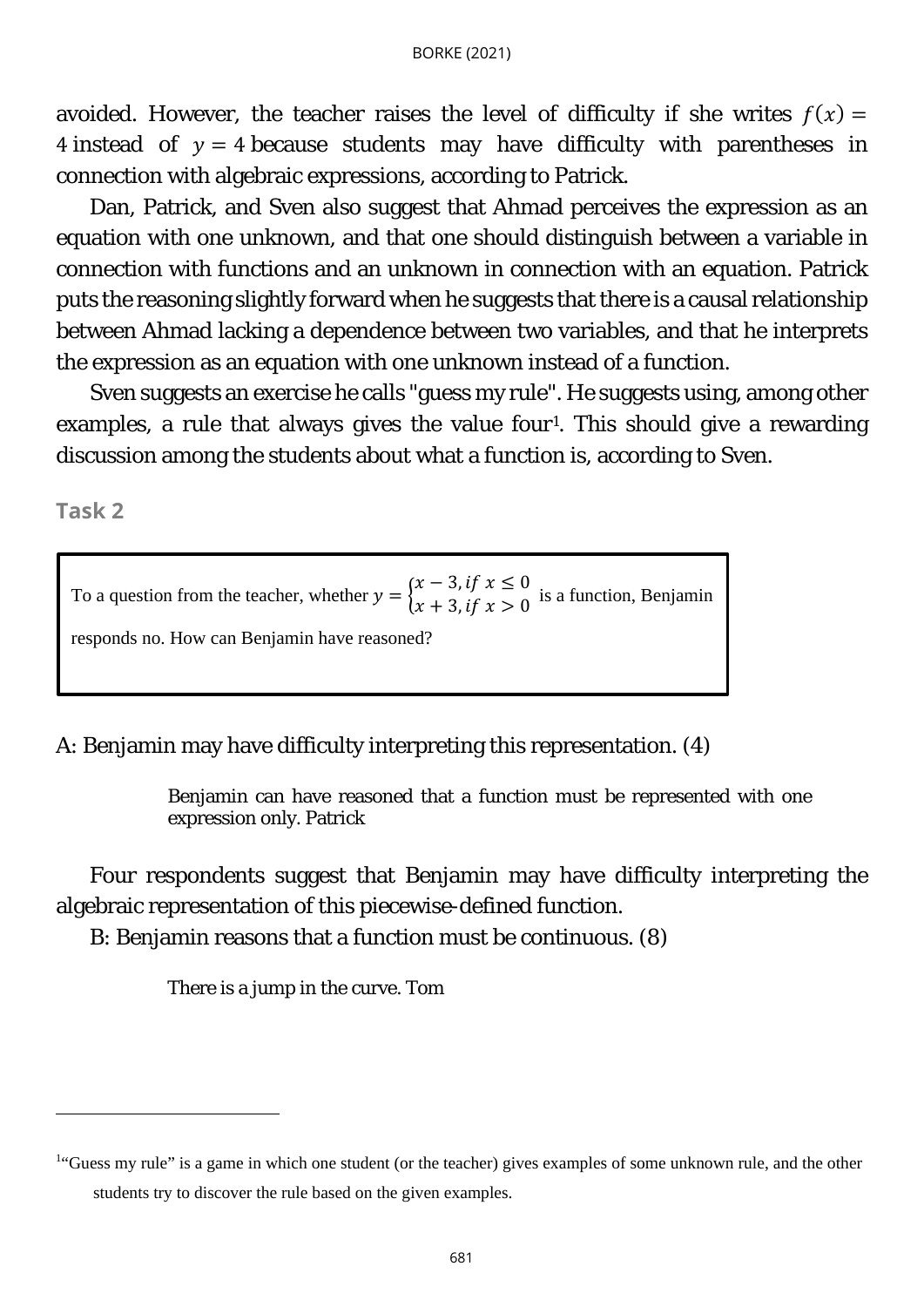Eight respondents suggest that Benjamin can interpret the algebraic representation of the piecewise-defined function, translate it to a graph, discern a jump in the graph and conclude that it is not continuous.

During the interviews, Dan, Patrick, and Sven mention that the difficulty with seeing that a function is represented is that it is written on two lines with two algebraic expressions, using "if". Patrick also suggests that Benjamin can believe that this represents a system of linear equations with two equations and two unknowns. Another suggestion from Patrick is that Benjamin can translate this algebraic representation to a graph, and he concludes that it is not continuous *since there is a jump in the graph*. Because Benjamin takes for granted that a function must be continuous, he draws the erroneous conclusion that this does not represent a function.

<span id="page-12-0"></span>**Task 4**



A: Daniel reasons that the curve looks like the graph of a function; therefore, it represents a function. (6)

> It's similar to the graphs of functions that you work with; for example, a thirddegree function. Viktor

Six of the respondents suggest that Daniel reasons that the curve looks like the graph of a function because he recognizes the curve.

B: Daniel reasons that the curve is one-valued and therefore concludes that it represents a function. (7)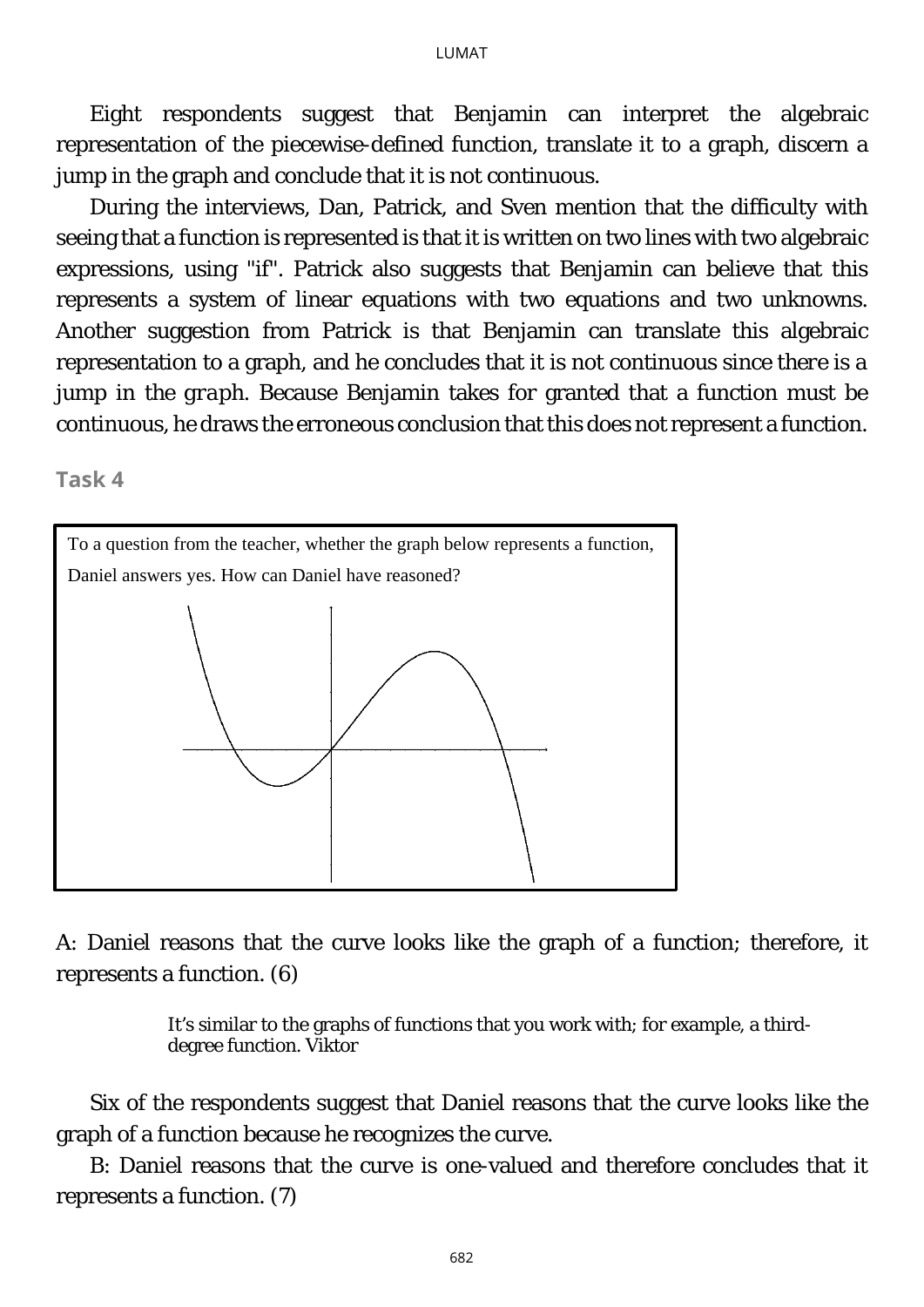There is one and only one value of the function to every value of x in the domain. Dan

Seven respondents suggest that Daniel may have reached his conclusion using the one-valuedness property of a function.

All student teachers who were interviewed suggest that Daniel recognizes the curve in [Task 4](#page-12-0) as a third-degree curve; therefore, he does not need to consider the definition of the concept. On the other hand, John, Dan and Sven also suggest that Daniel uses the definition to determine if the curve represents a function: *There is one and only one function value corresponding to each value of the variable.* Daniel may have used the definition of the concept, but it is unusual for students to do so, according to Sven.

**Task 5**

<span id="page-13-0"></span>

A: Emilia may have reasoned that all curves are graphs of a function; therefore, this curve represents a function. (8)

Curves always express functions. Patrick.

Eight respondents suggest that Emilia reasons that all curves are graphs of a function.

B: Emilia reasons that *x is a function of y*. (3)

The value of the function is on what is usually called the x-axis and the variable is on what is usually called the y-axis. John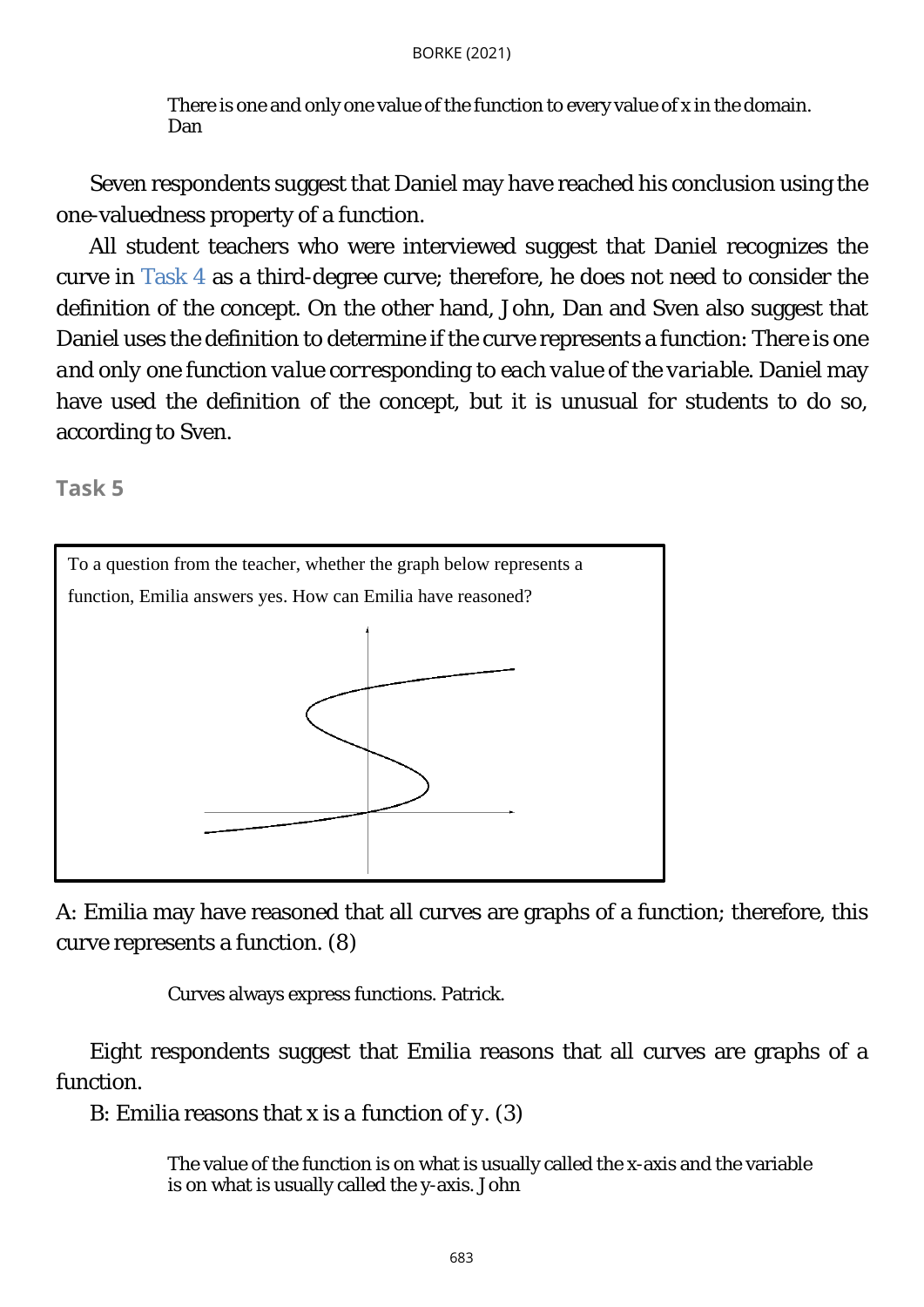Three respondents suggest that Emilia correctly reasons that *x is a function of y.* C: Emilia assumes that to one value of x there may correspond several values of y.

(1)

Probably she does not have knowledge of the definition of function and thinks that it is perfectly ok that for a given value of x there are several values of y. Dan

One respondent suggests that Emilia does not have knowledge about the definition of the concept, because she supposes that for a given value of *x* it can correspond several values of *y*.

All interviewed student teachers suggest that Emilia reasons that *all curves you can draw without lifting the pen are graphs of functions*. This erroneous reasoning may be due to the fact that all curves Emilia have met in school have been graphs of functions.

According to Marton's theory of variation, one must see a colour other than green to understand what green is<sup>[2](#page-14-0)</sup>. Therefore, the student must see something that is not a function in order to understand what a function is, Patrick concludes.

Dan suggests that Emilia can reason that *if you rotate the S-shaped curve a quarter of a turn, it looks like an ordinary third-degree curve; therefore, it is a function*. Dan compares this to the fact that when you rotate a triangle you get a congruent triangle.

<span id="page-14-0"></span><sup>&</sup>lt;sup>2</sup> The respondents have had a literature seminar on Ference Marton's book "Necessary conditions of Learning" before the interviews were conducted.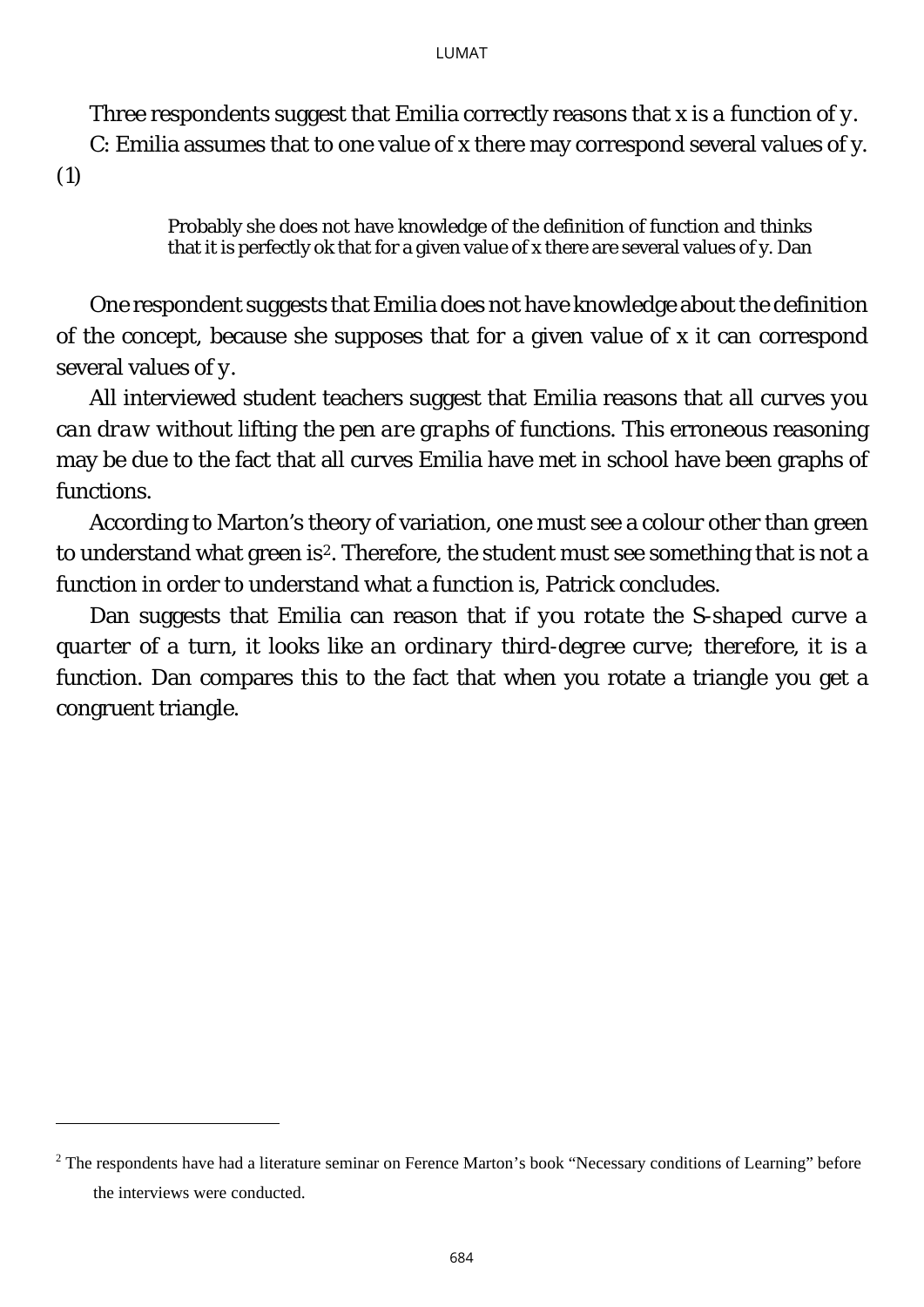# <span id="page-15-0"></span>**Task 6**



A: Faiza does not recognize this representation of a function. (5)

This is an unusual representation of a function in schools. Students do not meet this visualization very often in secondary schools. I do not think Faiza understands it. It does not look like a graph. Viktor

B: Faiza can read the diagram from right to left because the lines in the diagram lack direction. (5)

> She may have read from right to left and assumed that the domain is on the right, which does not have to be wrong since the teacher has been vague. Eric

All respondents suggest that Faiza may find it difficult to interpret the diagram, either by reading it from right to left, or that she does not recognize this representation at all.

C: Faiza assumes that a function must be injective and hence the diagram does not represent a function. (2)

She thought that functions must be injective to be called functions. Dan

Two respondents suggest that Faiza equates *functions* and *injective functions*; therefore, the diagram does not represent a function.

During the interview, Patrick suggests that Faiza does not know that a function has a domain and a codomain; therefore, she cannot interpret the two ovals in the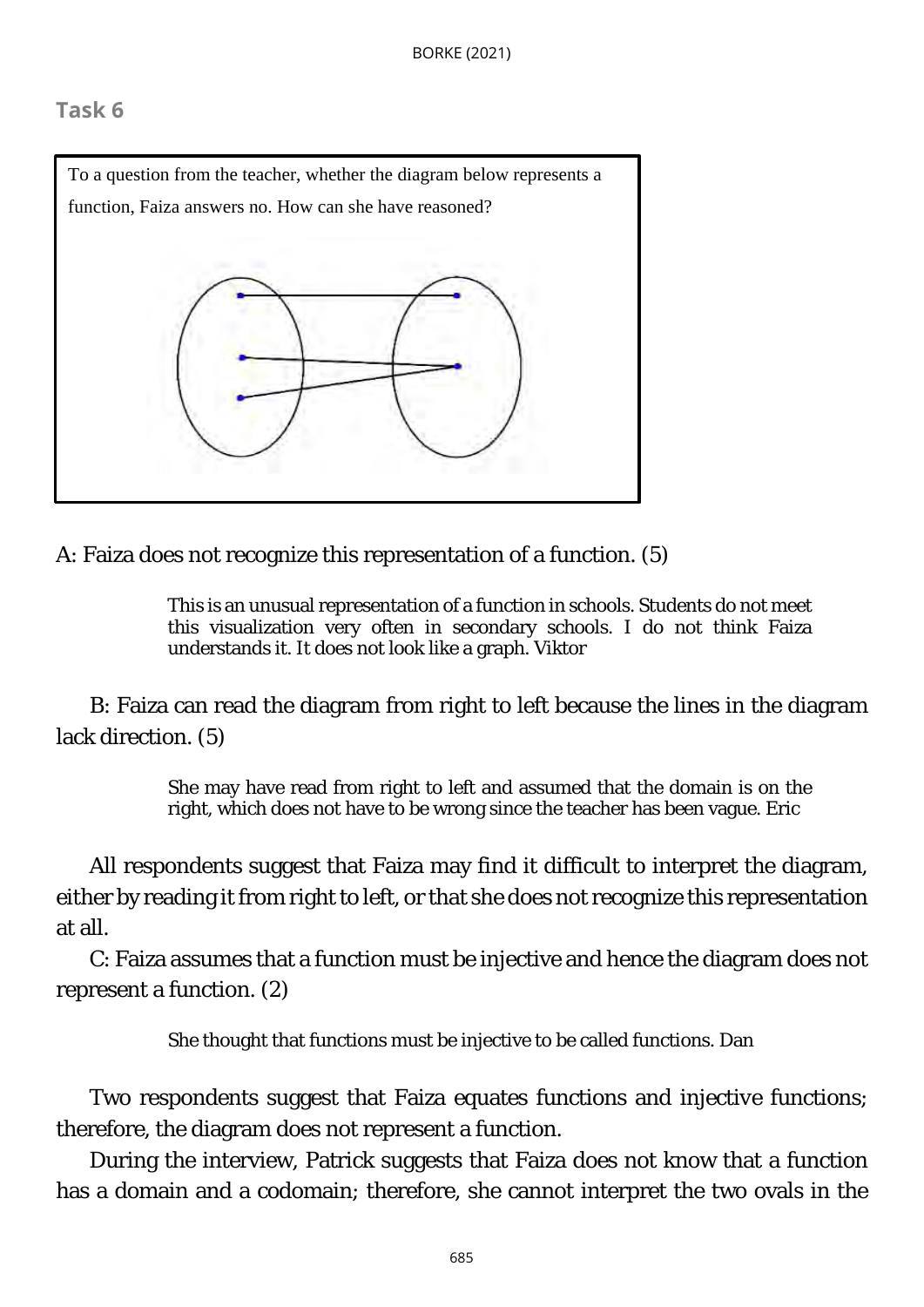diagram. Dan, John, and Sven suggest that Faiza has read the diagram from right to left; thus, she has changed places of domain and codomain. Dan suggests that this can be explained by that Faiza has an Arabic origin.

Dan and Patrick suggest that Faiza may reason that the diagram does not represent a function because two elements in the domain are connected to one and the same element in the codomain. During the interview, Dan expresses Faiza's possible reasoning as *maybe she thought that there must not be two of something; maybe it is not allowed to be two different x.*

**Task 8** 

Helena is a teacher of mathematics in upper secondary school. She teaches the course mathematics 1c. During a review on functions, she asks the students how many graphs of a function one can draw through the two given points in the coordinate system below. What possible mistakes do you think the students will make? Why do you think the students will make these mistakes?

<span id="page-16-0"></span>

A: The students will only draw a straight line through (or between) the two points. (9)

They will only draw straight lines. They see two points and they are used to connecting them. John

Nine respondents suggest that the students will only draw a straight line through (or between) the two given points.

B: The students will also draw the graph of another function, other than a straight line. (2)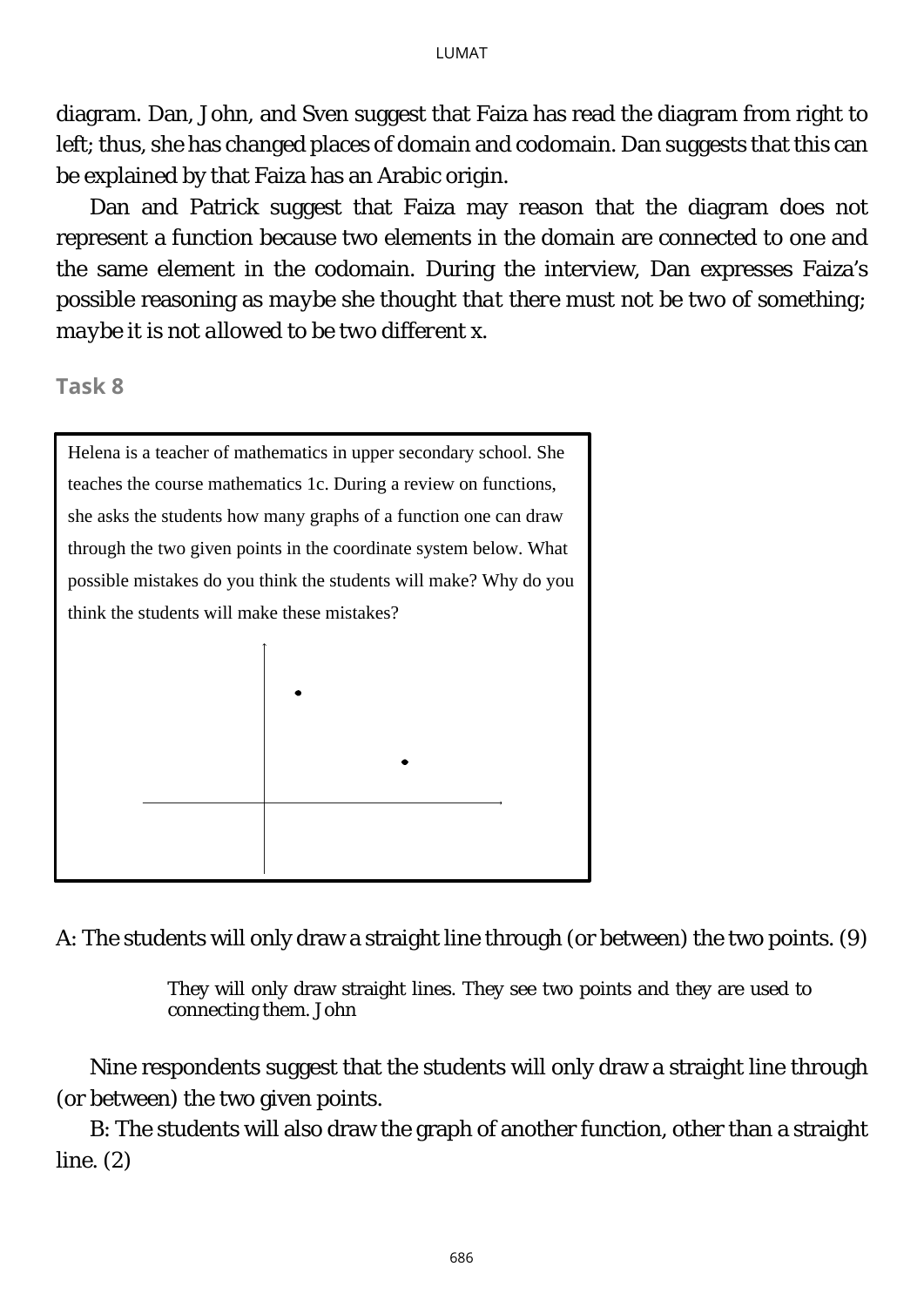They will say that there are two functions: linear and quadratic, or a few more. Dan

Two respondents suggest that the students will also draw a graph of another elementary functions, such as a quadratic function.

C: The students will draw curves that do not represent functions. (2)

They will draw a curve with several values of y corresponding to one value of x. Fredrik

Two respondents suggest that students will draw curves that do not represent functions, such as an S-shaped curve, similar to the curve in [Task 5.](#page-13-0)

During the interviews, John, Patrick, and Sven suggest that students will only draw a straight line through the two given points because linear functions are the only examples of functions they have met in school.

Dan suggests that students will draw graphs of two classes of functions, linear and quadratic, because the students' image of the concept only consists of the examples they have met in school. Instead of seeing the concept of function as a general concept, the student reasons that the only functions that exist are some classes of elementary functions, according to Dan.

Dan describes a lesson where the purpose was to problematize the concept of function: I drew a circle in a coordinate system on the whiteboard and asked my students: "Does the circle represent a function?" A student responded that it could not be a function because there are no points on it. I thought that I must examine how the student reasons here. Therefore, I constructed the graph of a linear function using three points which I marked strongly and then I drew a straight line through the three given points. The student thought it was a function because there were points on it. Then I formulated the following hypothesis for myself. The student perceives the three points as the function and the line as a filling in between the points. I explained that the line consists of infinitely many points, including the three marked points. My conclusion is that you should erase the marked points, after you have constructed the graph.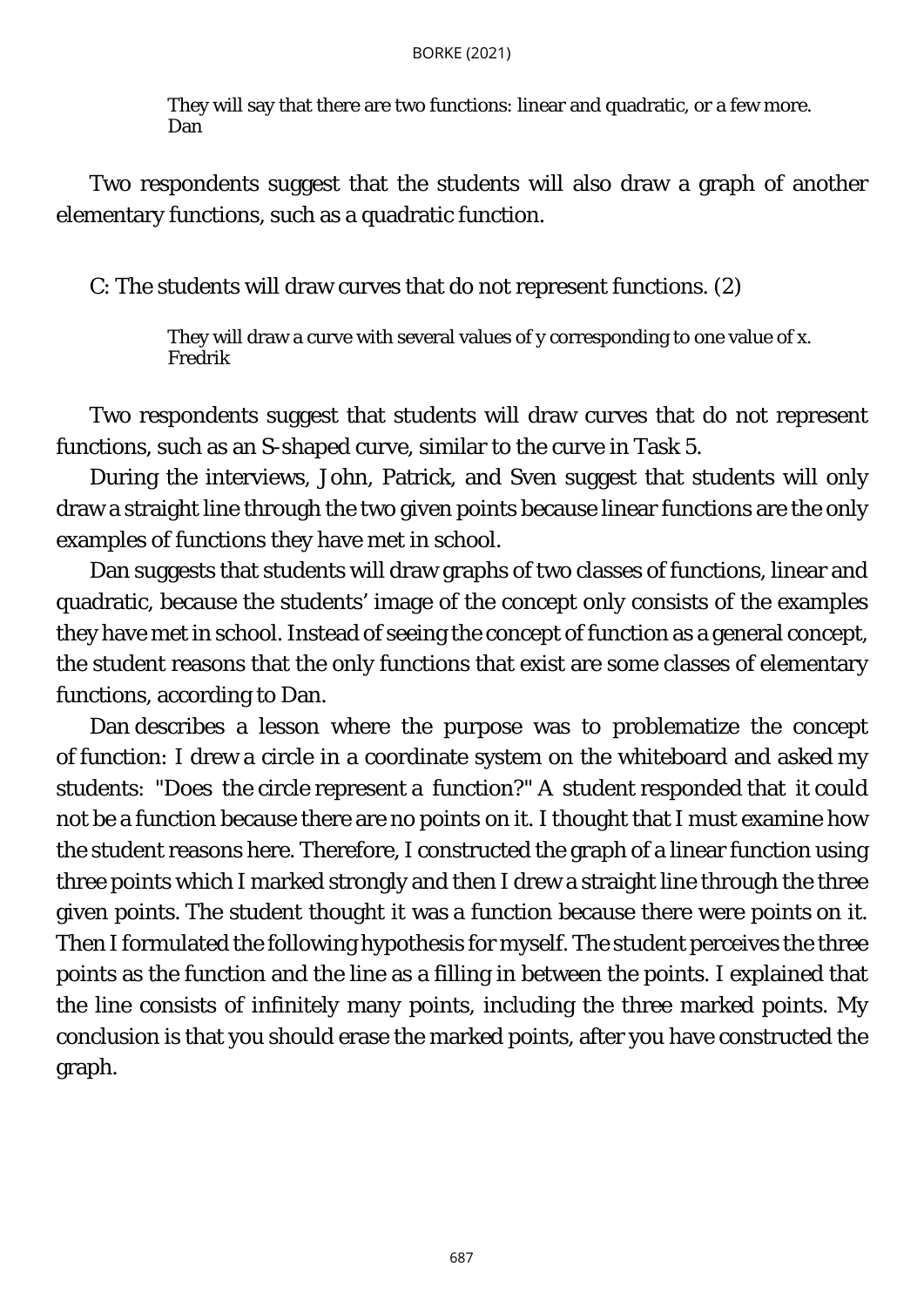#### 5 **Discussion**

The present study investigates secondary mathematics student teachers' level of KCS regarding the concept of function; in particular, the respondents' suggestions about secondary students' potential difficulties recognizing constant functions and piecewise-defined functions are investigated. Also, suggestions about students' difficulties regarding the one-valuedness property of a function, difficulties related to the various representations, and students use of prototype examples are considered. The results of this study are now discussed in relation to previous research.

# **5.1 Constant function with an implicit domain**

[Task 1](#page-10-0) in the questionnaire concerns students' potential difficulties in interpreting the algebraic expression  $y = 4$ . Eight of the ten respondents suggest that students expect an independent variable in an algebraic expression representing a function; therefore, students conclude that the expression  $y = 4$  does not represent a function. The respondents' suggestions are consistent with the findings of Tall and Bakar [\(1992\)](#page-23-0), who report that some students do not recognize constant functions with an implicit domain because they expect an independent variable in the algebraic representation of a function.

The suggestions from the respondents in the present study are also consistent with the findings of Hatisaru and Erbas [\(2017\)](#page-23-0), who propose that teachers demonstrate an aspect of KCS when they suggest that students may have difficulty in recognizing constant functions with an implicit domain.

The algebraic expression  $y = 4$  can be interpreted as a function with an implicit domain, for example, the real numbers. Making this interpretation is not at all obvious; instead, you must learn how to do it. It is an aspect of KCS to recognize the difficulty with an implicit domain of a function; however, no respondent in this study explicitly suggests this in connection with [Task 1.](#page-10-1)

Five respondents in this study suggest that students may perceive the expression  $y = 4$  as an equation with one unknown instead of a function. Dan, Patrick, and Sven also suggest that one should distinguish between a variable in connection with functions and an unknown in connection with an equation. This suggestion is consistent with the conclusions of Kilhamn [\(2014\)](#page-23-0).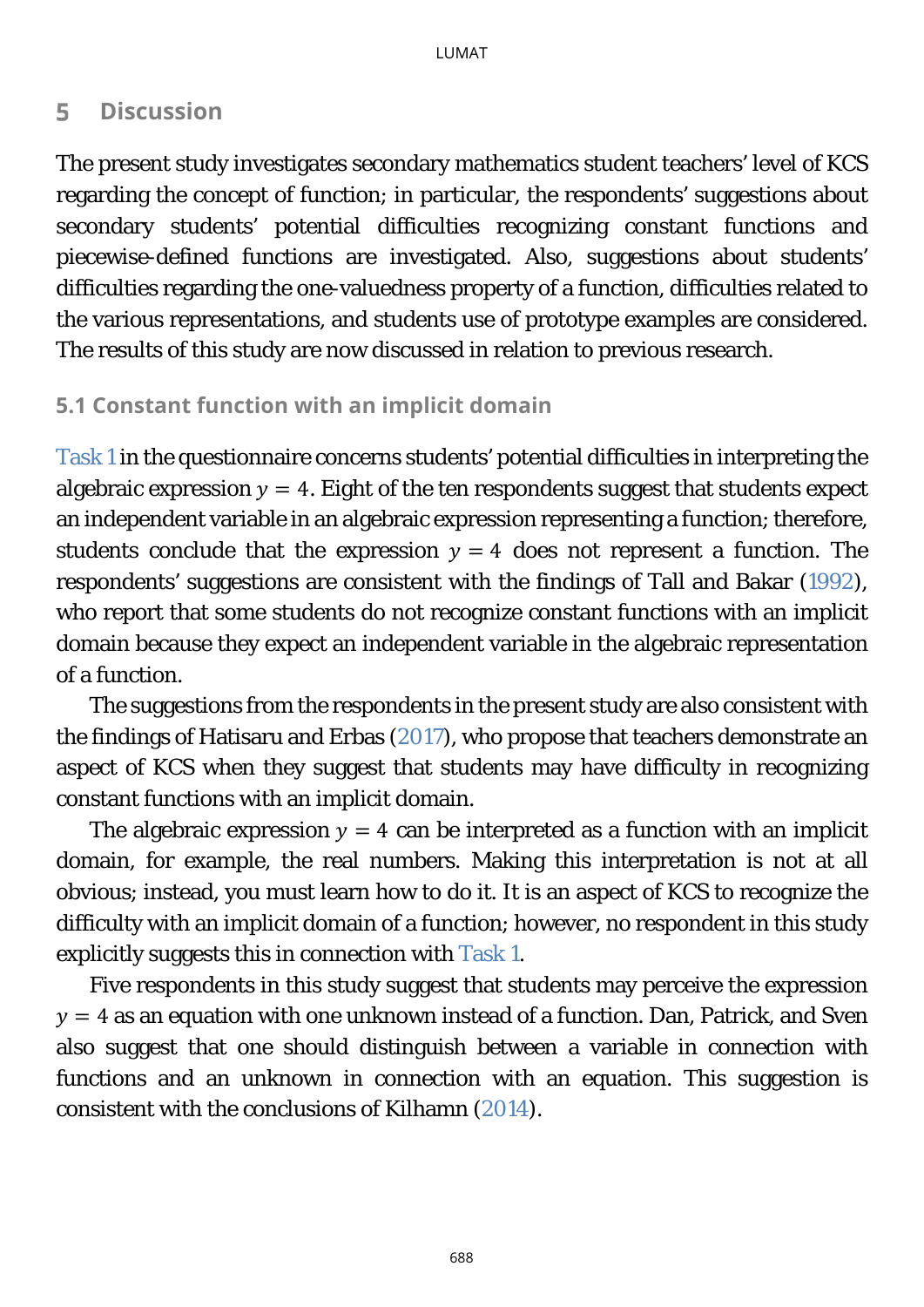# **5.2 Piecewise-defined function**

Only four respondents suggest that students may have difficulties in interpreting the algebraic representation of the piecewise-defined function in [Task 2.](#page-11-0) The domain of the piecewise-defined function is split into two parts. However, no respondent in this study explicitly mentions the difficulty with a split domain, although Patrick suggests that students may reason that *a function must be represented with one expression only*. His suggestion about students' erroneous reasoning about piecewise-defined functions is consistent with the findings of Vinner and Dreyfus [\(1989\)](#page-23-0), who report that some college students propose that a function cannot be defined by different expressions on different subdomains. This result is also consistent with the findings of Hatisaru and Erbas [\(2017\)](#page-23-0). Therefore, we conclude that it is an aspect of KCS to know about the difficulty with a split domain of a function.

Some of the college students in Vinner and Dreyfus [\(1989\)](#page-23-0) propose that a function must be continuous. A teacher in the study of Hatisaru and Erbas [\(2017\)](#page-23-0) suggests that students think that the graph of a function must not be disconnected. These findings are consistent with the suggestions of eight respondents in this study who suggest that students only know about continuous functions. Nevertheless, these respondents take for granted that students can interpret the algebraic representation of the piecewisedefined function, translate it to a graph and discern a jump in the graph. However, if students can interpret the algebraic representation of a piecewise-defined function, then they have probably studied such functions before; therefore, they presumably know about discontinuous functions too. One difficulty in interpreting the algebraic representation of a piecewise-defined function is what a rule of a function is. Knowledge of this difficulty is an aspect of KCS; however, no respondent in this study suggests this.

# **5.3 The graph of a function**

Seven respondents in this study suggest that the student reasons that the curve in [Task 4](#page-12-0) is one-valued; therefore, the student concludes that it represents a function. On the other hand, six respondents suggest that the student reasons that the curve in [Task 4](#page-12-0) looks like the graph of a function, for example, a third-degree curve; hence, the student concludes that it represents a function without checking the one-valuedness property. Eight respondents in this study suggest that students suppose that every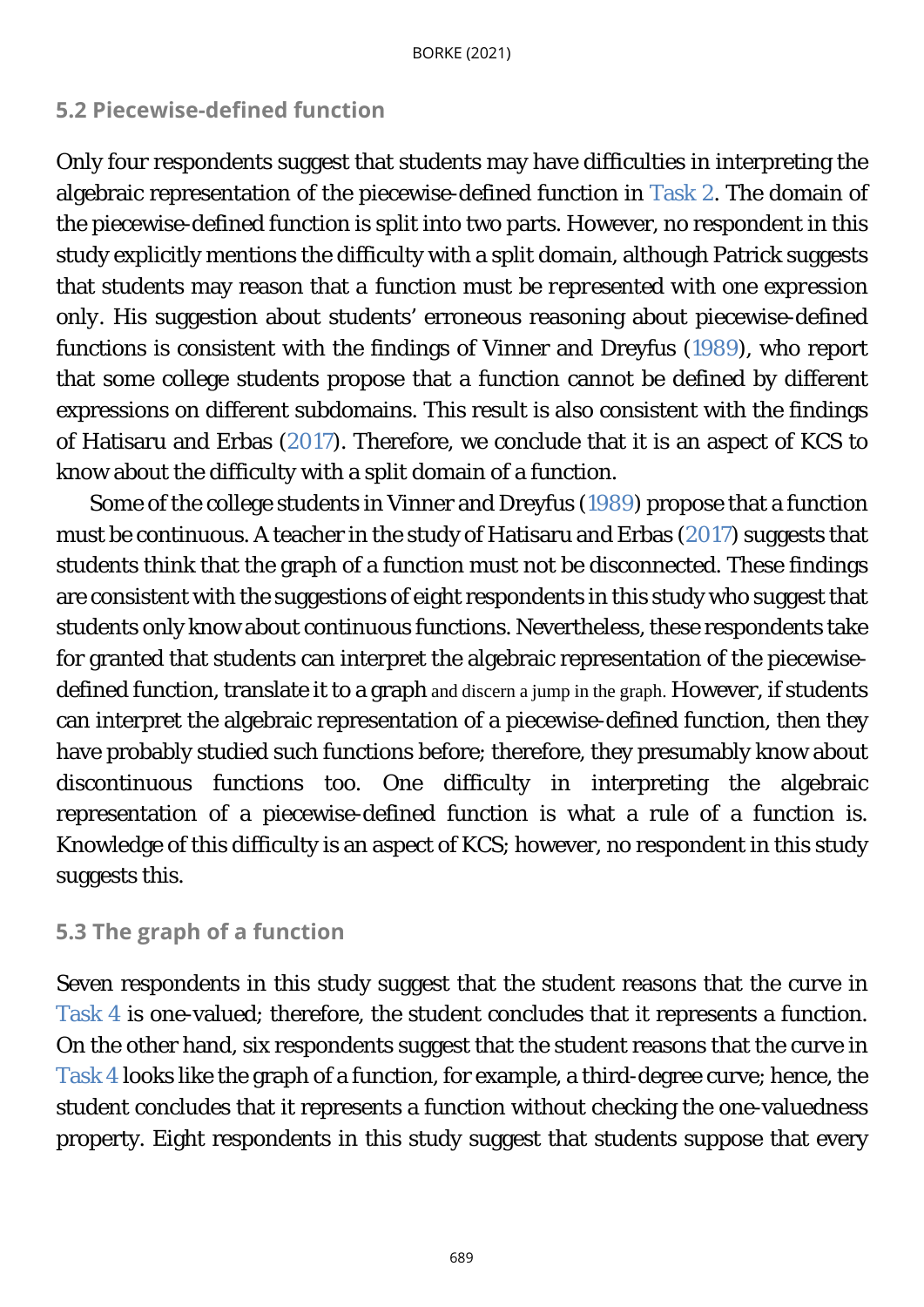curve is the graph of a function. Hence, students draw the erroneous conclusion that the S-shaped curve in [Task 5](#page-13-0) is the graph of a function.

Six respondents in this study suggest that the curves in [Task 4](#page-12-0) and [Task 5](#page-13-0) look like the graph of a function. Their suggestions are consistent with the findings of Tall and Bakar  $(1992)$ , who report that students – when they try to decide whether a given relation represents a function – rely on familiar examples, such as polynomials. This familiarity evokes the concept of function (ibid.).

### **5.4 Arrow diagram**

The diagram in [Task 6](#page-15-0) can be interpreted as representing a function or as a relation that is not a function, depending on whether you read it from left to right or vice versa. It is drawn without arrows in order to open up for the possibility to read it from right to left, as five respondents in this study suggest that students may possibly do.

All three parts of a function — rule, domain and codomain — are visible in an arrow diagram. All the respondents in this study demonstrate an aspect of KCS when they propose that students may have difficulties interpreting the diagram in [Task 6,](#page-15-0) for example interpreting the two ovals. Patrick also suggests that some students do not even know that a function has a domain and a codomain; for them it is impossible to interpret the diagram. Also, Dan, John, and Sven discuss the possibility that Faiza has changed places of domain and codomain and read the diagram from right to left. Patrick, Dan, John, and Sven demonstrate an aspect of KCS when discussing the difficulty of identifying the domain of a function.

If students can interpret arrow diagrams, they are useful for illustrating the onevaluedness property of a function. With this use of arrow diagrams in mind we can interpret what Dan means when he writes *Faiza thought that functions must be injective* in his questionnaire. We interpret his statement as communicating an idea to the interviewer between two mathematicians. Dan does *not* take for granted that Faiza has acquired the concept of injective function; instead he is describing a source of Faiza's misconception when he says that Faiza reasons that *it is not allowed to be two different x*. In this quotation Dan is referring to the two points in the left oval that are connected to one and the same point in the right oval. In these two quotations he describes the confusion of the idea of injectivity with the one-valuedness property of a function as a possible source of the difficulty in interpreting an arrow diagram. With this interpretation Dan demonstrates an aspect of KCS.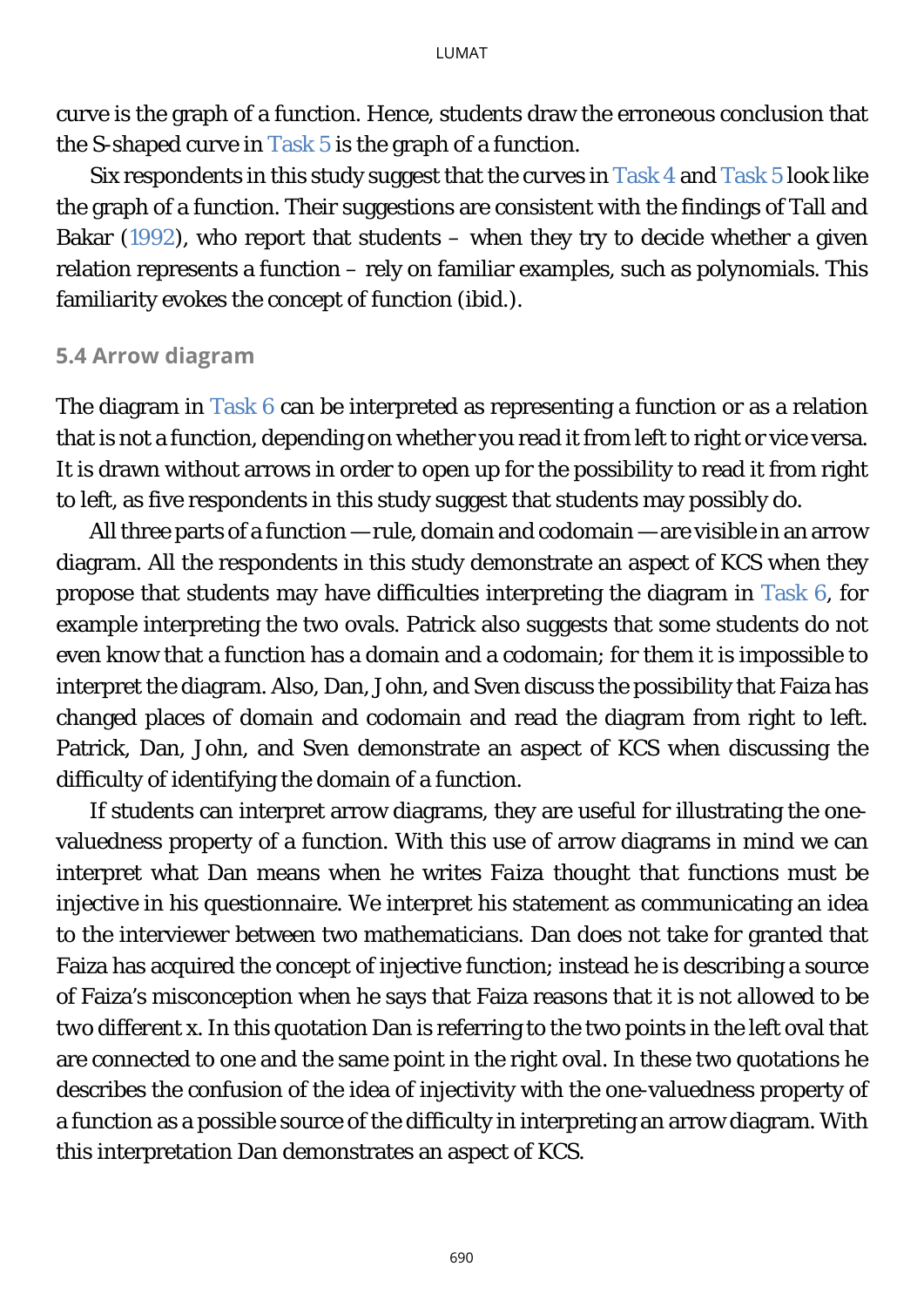## **5.5 Prototype examples**

Some students use *prototype examples* of functions instead of the definition when they try to decide if a given example represents a function (Schwarz & Hershkowitz, [1999\)](#page-23-0). The purpose of [Task 8](#page-16-0) in the questionnaire is to investigate whether student teachers know this. Nine respondents in this study suggest that the students in [Task](#page-16-0)  [8](#page-16-0) will only draw a straight line through the two given points in the coordinate system. These respondents demonstrate an aspect of KCS, because their proposals are consistent with the conclusion of Markovits et al. [\(1986\)](#page-23-0) who report that secondary school students drew mostly linear functions in connection with a similar task.

#### <span id="page-21-0"></span>**Conclusions and implications** 6

Teachers' ability to anticipate students' misconceptions regarding the concept of function, is an aspect of KCS, which in turn is part of MKT (Nyikahadzoyi, [2015\)](#page-23-0). Therefore, teachers need KCS to help their students resolve misconceptions about the concept of function.

Compared to the findings of previous research on the sources of students' difficulties with the concept of function, some of the respondents sometimes provide reasonable suggestions about the sources of students' difficulties regarding the concept of function. For example, all the four interviewed respondents demonstrate an aspect of KCS when they suggest that students may have difficulties identifying the domain of a function in connection with interpreting an arrow diagram as a function. Or, for example, when eight respondents suggest that students only know about continuous functions.

However, some of the respondents' level of KCS regarding the concept of function is not sufficiently developed, for example: Two of the respondents never suggest that students can expect an independent variable in an algebraic expression representing a function. No respondent suggests that one source of students' difficulties with a constant function with an implicit domain is the missing domain. As many as six respondents take for granted that students can interpret the algebraic representation of a piecewise-defined function and translate it into a graph. Only six respondents demonstrate an aspect of KCS when they suggest that students do not always check the one-valuedness property of a function when determining whether a given curve represents a function; instead students use familiar examples of functions.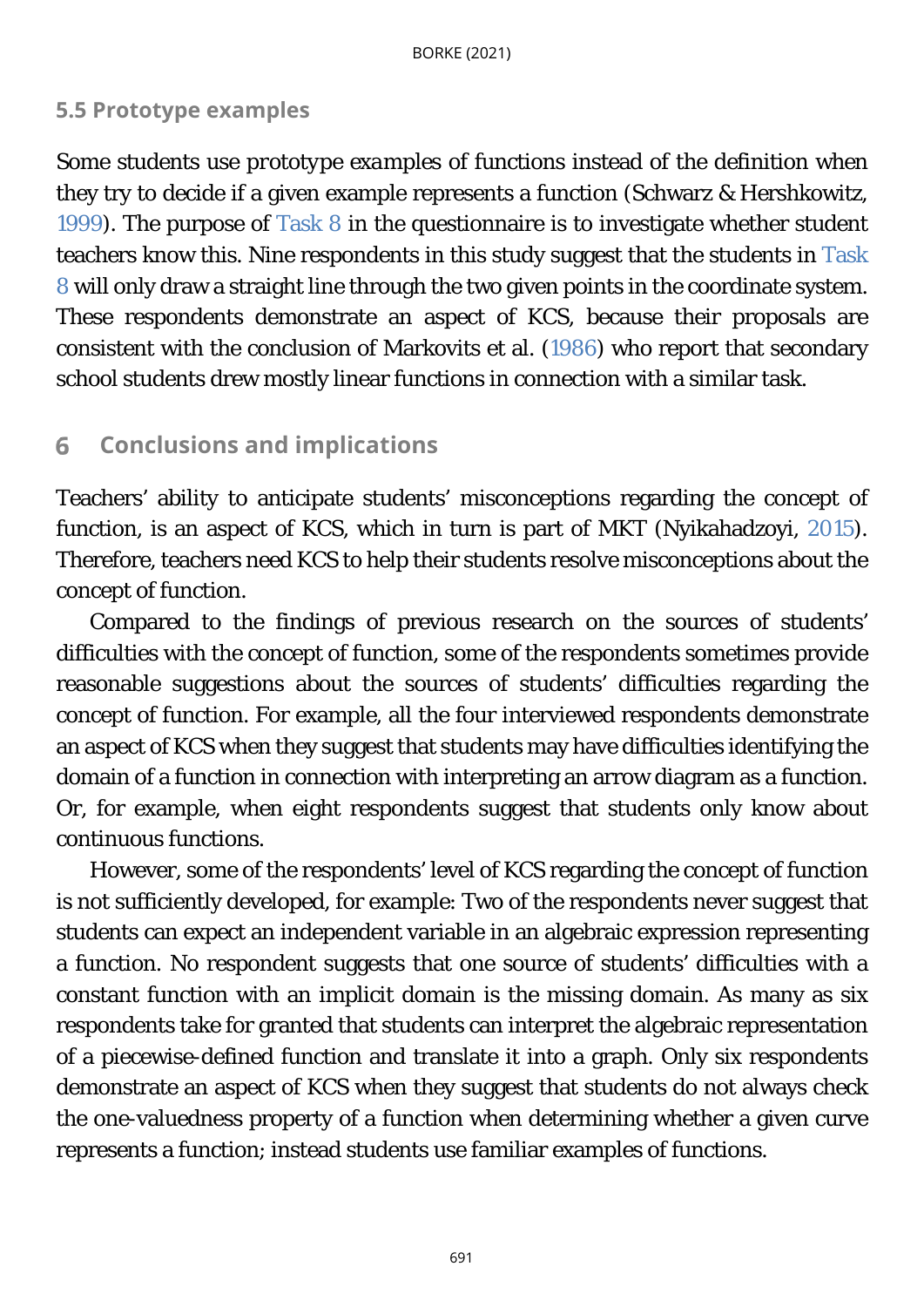Teachers need to understand students' ways of thinking in order to help and guide them in their knowledge construction (Even & Tirosh, [1995\)](#page-23-0). Because some of the respondents' level of KCS regarding the concept of function is not sufficiently developed, they may face difficulties in helping and guiding students in their future teaching. Therefore, teacher education needs to facilitate the development of student teachers' level of KCS. This can be achieved by including dialogue seminars in teacher education where the sources of students' misconceptions can be discussed. This may allow student teachers to develop the knowledge required to help students to overcome their misconceptions, for example, that the algebraic representation of a function must include an independent variable, or that a function must be represented with one expression only.

Researchers assume that the difficulties with the rule and the domain of a function manifest themselves in connection with, for example, piecewise-defined functions and constant functions with an implicit domain (e.g. Hatisaru & Erbas, [2017;](#page-23-0) Vinner & Dreyfus, [1989\)](#page-23-0). Only four respondents in this study suggest that students can have difficulties interpreting the algebraic representation of a piecewise-defined function, because they assume that a function must be represented with one and only one expression. Students may interpret this representation as several rules, and not *one* rule (Vinner & Dreyfus, [1989\)](#page-23-0). Therefore, it is important – in teaching and in teacher education – to emphasize that a rule cannot always be defined by one algebraic expression only. Also, Even [\(1993\)](#page-23-0) emphasizes the arbitrariness of a rule of a function.

Furthermore, when representing functions algebraically, teachers can make an implicit domain visible, just by explicitly defining a domain. This is especially important for constant functions with an implicit domain, because the independent variable is not present in the algebraic expression. However, no respondent in this study explicitly suggests the difficulty with an implicit domain in connection with the algebraic representation of a constant function with an implicit domain.

It is reasonable to assume that in-service teachers continue to develop their level of KCS while teaching mathematics to students, therefore, we propose further research on in-service teachers' level of KCS regarding the concept of function. Because teachers' KCS and KCT are interrelated, we also propose further research on in-service teachers' *knowledge of content and teaching* (KCT) regarding the concept of function; in particular, teachers' choices of appropriate representations and knowledge of advantages and disadvantages of the various representations as well as how to sequence the content in the teaching can be investigated.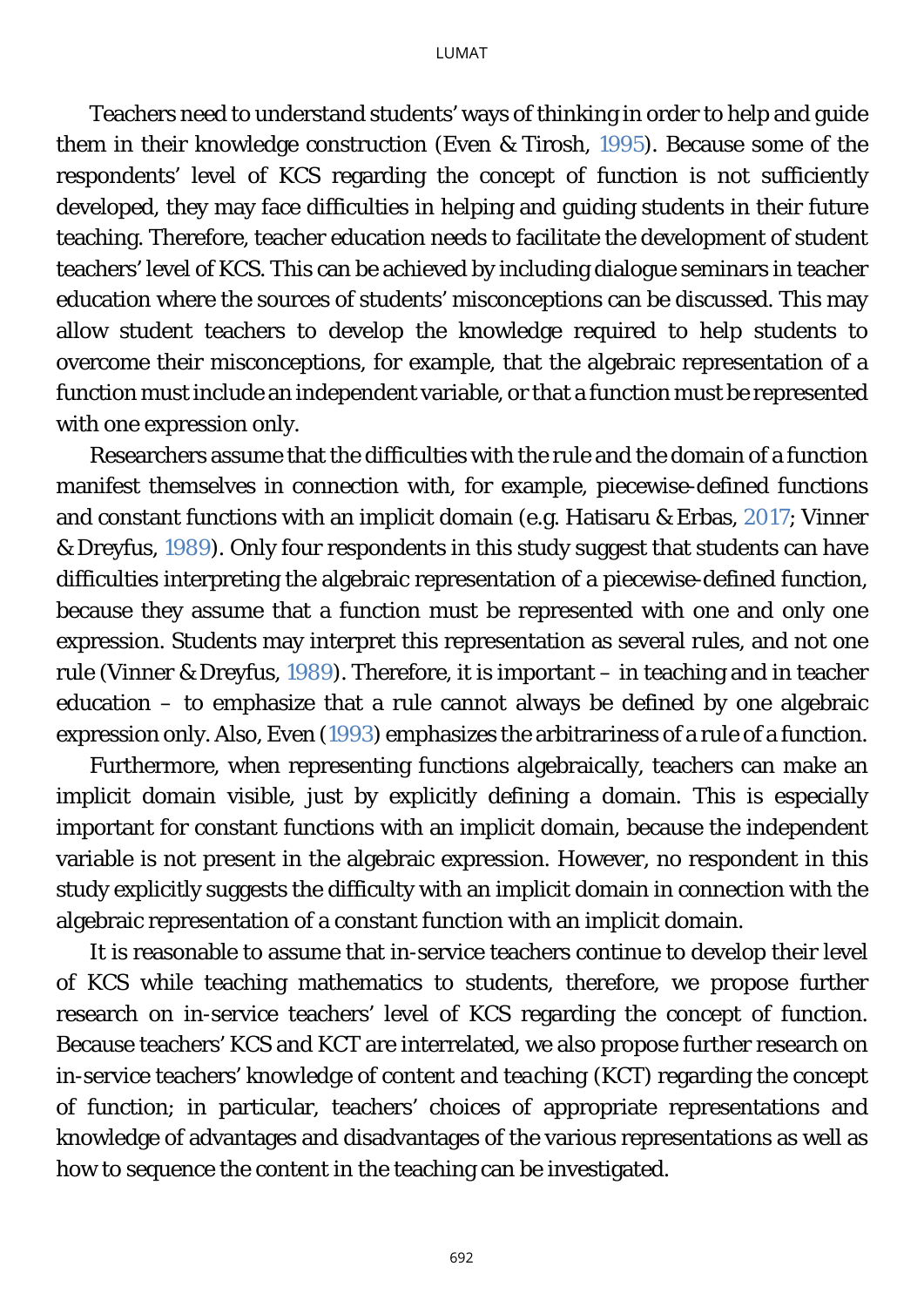Since the construct MKT is mainly derived from elementary school level, concerns about how transferable it is to secondary school level have been raised (Speer, King, & Howell, [2014\)](#page-23-0). Therefore, we propose these concerns regarding transferability as a topic for further research.

### <span id="page-23-0"></span>**References**

Adams, R.A. [\(1995\)](#page-1-0). *Calculus: a* complete *course*. (3. Ed.) Toronto, Ont.: Addison-Wesley.

- Alfredsson, L., Bråting, K., Erixon, P., & Heikne, H. [\(2011\)](#page-1-0). *Matematik 5000 Kurs 1c blå lärobok*. (1. uppl.). Stockholm: Natur och Kultur.
- Ball, D., Thames, M. H., & Phelps, G. [\(2008\)](#page-0-0). Content knowledge for teaching: What makes it special? *Journal of teacher education, 59*(5), 389–407. <https://doi.org/10.1177%2F0022487108324554>
- Baumert, J., Kunter, M., Blum, W., Brunner, M., Voss, T., Jordan, A., . . . Tsai, Y.-M. [\(2010\)](#page-0-0). Teachers' mathematical knowledge, cognitive activation in the classroom, and student progress. *American Educational Research Journal, 47*(1), 133–180. <https://doi.org/10.3102%2F0002831209345157>
- Bossé, M. J., Adu-Gyamfi, K., & Cheetham, M. R. [\(2011\)](#page-2-0). Assessing the Difficulty of Mathematical Translations: Synthesizing the Literature and Novel Findings. *International Electronic Journal of Mathematics Education, 6*(3), 113–133.
- Bryman, A. [\(2012\)](#page-7-0). *Social research methods*. Oxford: Oxford University Press.
- Chang, B. L., Cromley, J.G., & Tran, N. [\(2016\)](#page-1-0). Coordinating multiple representations in a reform calculus textbook. *International Journal of Science and Mathematics Education*, *14*(8), 1475–1497.<https://doi.org/10.1007/s10763-015-9652-3>
- Clement, L. L. [\(2001\)](#page-0-0). What do students really know about functions? *The Mathematics Teacher*, *94*(9), 745–748.
- Even, R. [\(1993\)](#page-21-0). Subject-matter knowledge and pedagogical content knowledge: Prospective secondary teachers and the function concept. *Journal for Research in Mathematics Education*, *24*(2), 94–116.<https://doi.org/10.2307/749215>
- Even, R., & Tirosh, D. [\(1995\)](#page-0-0). Subject-matter knowledge and knowledge about students as sources of teacher presentations of the subject-matter. *Educational Studies in Mathematics*, 29(1), 1– 20.<https://doi.org/10.1007/BF01273897>
- Even, R. [\(1998\)](#page-2-0). Factors involved in linking representations of functions. *Journal of Mathematical Behavior*, 17(1), 105–121. [https://psycnet.apa.org/doi/10.1016/S0732-3123\(99\)80063-7](https://psycnet.apa.org/doi/10.1016/S0732-3123(99)80063-7)
- Freudenthal, H. [\(1983\)](#page-0-0). *Didactical phenomenology of mathematical structures* [Electronic resource]. Boston: Kluwer Academic. [https://doi.org/10.1007/0-306–47235–X.](https://doi.org/10.1007/0-306%E2%80%9347235%E2%80%93X)
- Hatisaru, V., & Erbas, A. K. [\(2017\)](#page-0-0). Mathematical knowledge for teaching the function concept and student learning outcomes. *International Journal of Science and Mathematics Education*, *15*(4), 703–722.<http://dx.doi.org/10.1007/s10763-015-9707-5>
- Hill, H. C., Rowan, B., & Ball, D. L. [\(2005\)](#page-0-0). Effects of teachers' mathematical knowledge for teaching on student achievement. *American Educational Research Journal*, *42*(2), 371–406. <https://doi.org/10.3102%2F00028312042002371>
- Hill, H. C., Schilling, S. G., & Ball, D. L. [\(2004\)](#page-0-0). Developing measures of teachers' mathematics knowledge for teaching. *The Elementary School Journal*, *105*(1), 11–30. <https://www.jstor.org/stable/10.1086/428763>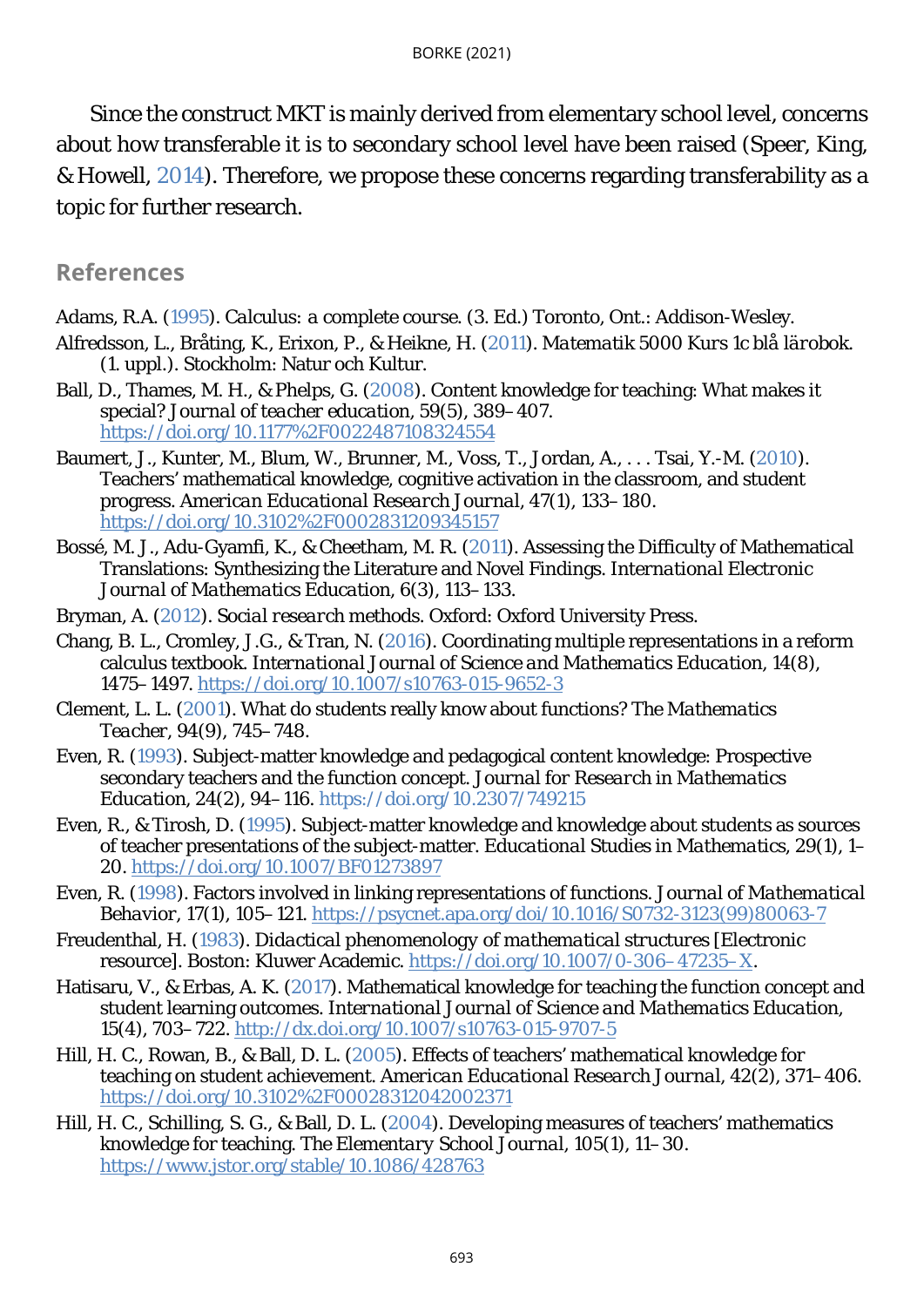- Hitt, F. [\(1998\)](#page-2-0). Difficulties in the articulation of different representations linked to the concept of function. *Journal of Mathematical Behavior*, 17(1), 123–134. [https://doi.org/10.1016/S0732-](https://doi.org/10.1016/S0732-3123(99)80064-9) [3123\(99\)80064-9](https://doi.org/10.1016/S0732-3123(99)80064-9)
- Kaarstein, H. [\(2014\)](#page-4-0). A comparison of three frameworks for measuring knowledge for teaching mathematics. *Nordic Studies in Mathematics Education*, 19(1), 23–52.
- Kilhamn, C. [\(2014\)](#page-2-0). When does a variable vary? Identifying mathematical content knowledge for teaching variables. *Nordic Studies in Mathematics Education*, *19* (3-4), 83–100.
- Kompletterande pedagogisk utbildning, Ma/Nv/Tk, förhöjd studietakt. [\(2018\)](#page-8-0). Retrieved 2018 April 24, from https://lararutbildning.gu.se/utbildning/kpu/forhojd-studietakt
- Markovits, Z., Eylon, B.-S., & Bruckheimer, M. [\(1986\)](#page-1-0). Functions today and yesterday. *For the Learning of Mathematics*, 6(2), 18–24, 28.<http://www.jstor.org/stable/40247808>
- National Council of Teachers of Mathematics. [\(2017\)](#page-0-0). The executive summary. Retrieved 2017 Nov 21 from

[http://www.nctm.org/uploadedFiles/Standards\\_and\\_Positions/PSSM\\_ExecutiveSummary.](http://www.nctm.org/uploadedFiles/Standards_and_Positions/PSSM_ExecutiveSummary.pdf) [pdf](http://www.nctm.org/uploadedFiles/Standards_and_Positions/PSSM_ExecutiveSummary.pdf)

- Nyikahadzoyi, M. R. [\(2015\)](#page-0-0). Teachers' knowledge of the concept of a function: A theoretical framework. *International Journal of Science and Mathematics Education*, 13(2), 261–283. <https://doi.org/10.1007/s10763-013-9486-9>
- Schwarz, B., & Hershkowitz, R. [\(1999\)](#page-2-0). Prototypes: Brakes or levers in learning the function concept? The role of computer tools. *Journal for Research in Mathematics Education*, 30(4), 362–389.<https://doi.org/10.2307/749706>
- Shulman, L. [\(1986\)](#page-0-0). Those who understand: Knowledge growth in teaching. *Educational Researcher*, 15(2), 4–14.<https://doi.org/10.3102%2F0013189X015002004>
- Speer, N.M., King, K.D. & Howell, H. J. [\(2015\)](#page-21-0). Definitions of mathematical knowledge for teaching: using these constructs in research on secondary and college mathematics teachers. *Journal of Mathematics Teacher Education*, 18: 105-122. [https://doi.org/10.1007/s10857-](https://doi.org/10.1007/s10857-014-9277-4) [014-9277-4](https://doi.org/10.1007/s10857-014-9277-4)
- Swedish National Agency for Education. [\(2012\)](#page-0-0). *Mathematics*. Retrieved 2021 June 27 from [https://www.skolverket.se/sitevision/proxy/undervisning/gymnasieskolan/laroplan](https://www.skolverket.se/sitevision/proxy/undervisning/gymnasieskolan/laroplan-program-och-amnen-i-gymnasieskolan/gymnasieprogrammen/amne/svid12_5dfee44715d35a5cdfa92a3/-996270488/subject/MAT/9/pdf;jsessionid=D5F7FC0E5DB64261ADA51EF292694B96)[program-och-amnen-i](https://www.skolverket.se/sitevision/proxy/undervisning/gymnasieskolan/laroplan-program-och-amnen-i-gymnasieskolan/gymnasieprogrammen/amne/svid12_5dfee44715d35a5cdfa92a3/-996270488/subject/MAT/9/pdf;jsessionid=D5F7FC0E5DB64261ADA51EF292694B96)[gymnasieskolan/gymnasieprogrammen/amne/svid12\\_5dfee44715d35a5cdfa92a3/-](https://www.skolverket.se/sitevision/proxy/undervisning/gymnasieskolan/laroplan-program-och-amnen-i-gymnasieskolan/gymnasieprogrammen/amne/svid12_5dfee44715d35a5cdfa92a3/-996270488/subject/MAT/9/pdf;jsessionid=D5F7FC0E5DB64261ADA51EF292694B96) [996270488/subject/MAT/9/pdf;jsessionid=D5F7FC0E5DB64261ADA51EF292694B96](https://www.skolverket.se/sitevision/proxy/undervisning/gymnasieskolan/laroplan-program-och-amnen-i-gymnasieskolan/gymnasieprogrammen/amne/svid12_5dfee44715d35a5cdfa92a3/-996270488/subject/MAT/9/pdf;jsessionid=D5F7FC0E5DB64261ADA51EF292694B96)
- Szabo, A., Larson, N., Viklund, G., Dufåker, D., & Marklund, M. [\(2011\)](#page-1-0). *Matematik Origo 1c. (2. uppl.).* Stockholm: Sanoma Utbildning.
- Sönnerhed, W. W. [\(2021\)](#page-1-0). Quadratic equations in Swedish textbooks for upper-secondary school. *LUMAT: International Journal on Math, Science and Technology Education*, 9(1), 518–545.<https://doi.org/10.31129/LUMAT.9.1.1473>
- Tall, D. [\(1992\)](#page-0-0). The transition to advanced mathematical thinking: Functions, limits, infinity, and proof. In D. A. Grouws (Ed.), *Handbook of research on mathematics teaching and learning*, 495–511. New York: Macmillan.
- Tall, D., & Bakar, M. [\(1992\)](#page-2-0). Students' mental prototypes for functions and graphs. *International Journal of Mathematical Education in Science and Technology, 23*(1), 39–50. <https://doi.org/10.1080/0020739920230105>
- Tall, D., & Vinner, S. [\(1981\)](#page-2-0). Concept image and concept definition in mathematics with particular reference to limits and continuity. *Educational Studies in Mathematics*, *12*(2), 151–169. <https://doi.org/10.1007/BF00305619>
- Tasdan, T.T., & Koyunkaya, M.Y. [\(2017\)](#page-4-0). Examinations of pre-service mathematics teachers' knowledge of teaching function concept. *Acta Didactica Napocensia*, *4*(3), 1–17.